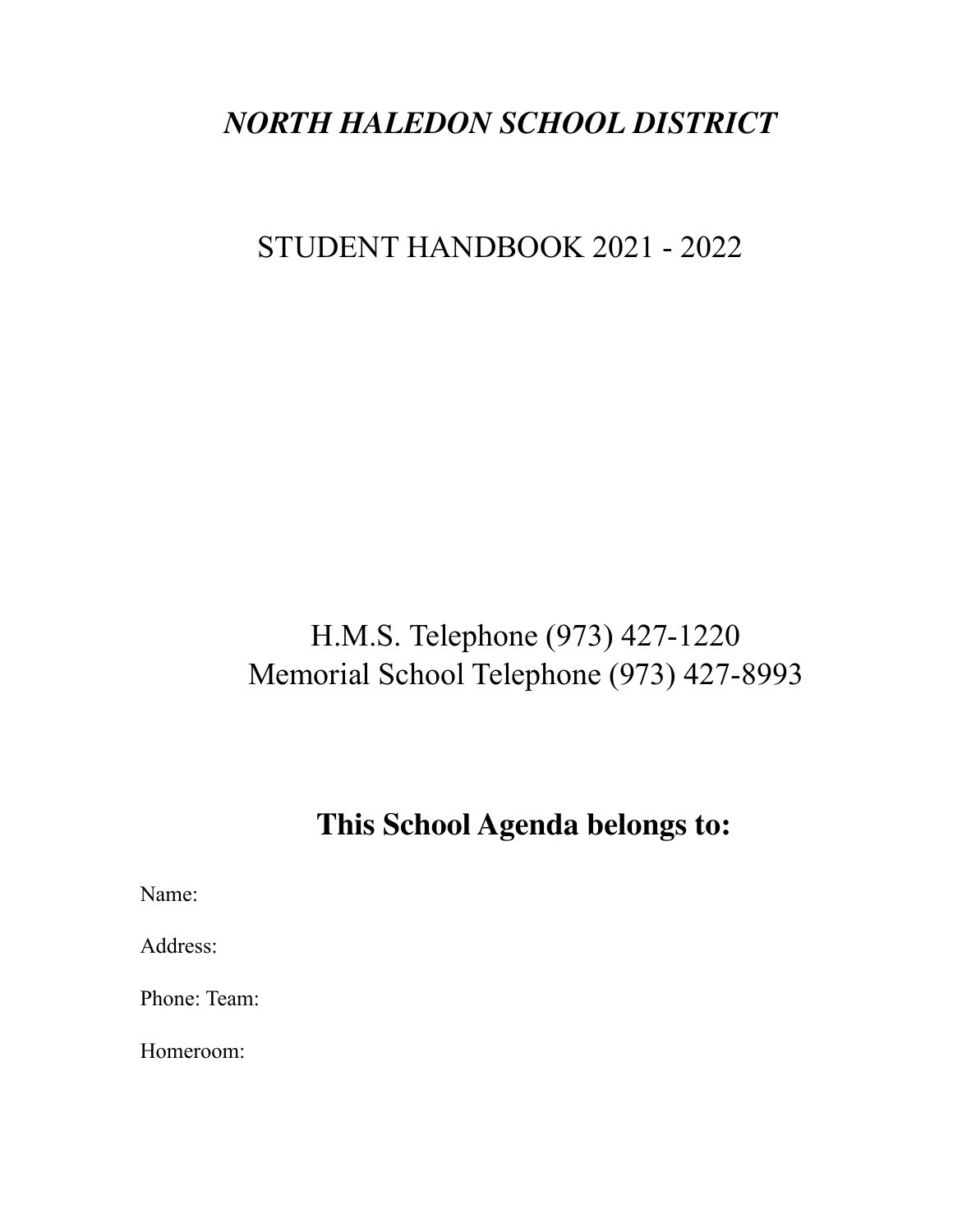# *Table of Contents*

| Mission<br>Statement        |  |
|-----------------------------|--|
|                             |  |
| Board<br>of                 |  |
|                             |  |
|                             |  |
|                             |  |
|                             |  |
| Delayed                     |  |
|                             |  |
|                             |  |
|                             |  |
| 2019-2020                   |  |
|                             |  |
|                             |  |
| Child                       |  |
|                             |  |
|                             |  |
|                             |  |
|                             |  |
|                             |  |
|                             |  |
|                             |  |
|                             |  |
| Memorial                    |  |
|                             |  |
| School<br>Memorial          |  |
|                             |  |
|                             |  |
|                             |  |
| Healthy                     |  |
|                             |  |
|                             |  |
|                             |  |
|                             |  |
|                             |  |
|                             |  |
|                             |  |
|                             |  |
|                             |  |
|                             |  |
|                             |  |
| Safety Procedures for Staff |  |
|                             |  |
| Office<br>School            |  |
|                             |  |
|                             |  |
|                             |  |
| Student<br>Council          |  |
|                             |  |
|                             |  |
|                             |  |
|                             |  |
| Vacation                    |  |
| .25                         |  |
|                             |  |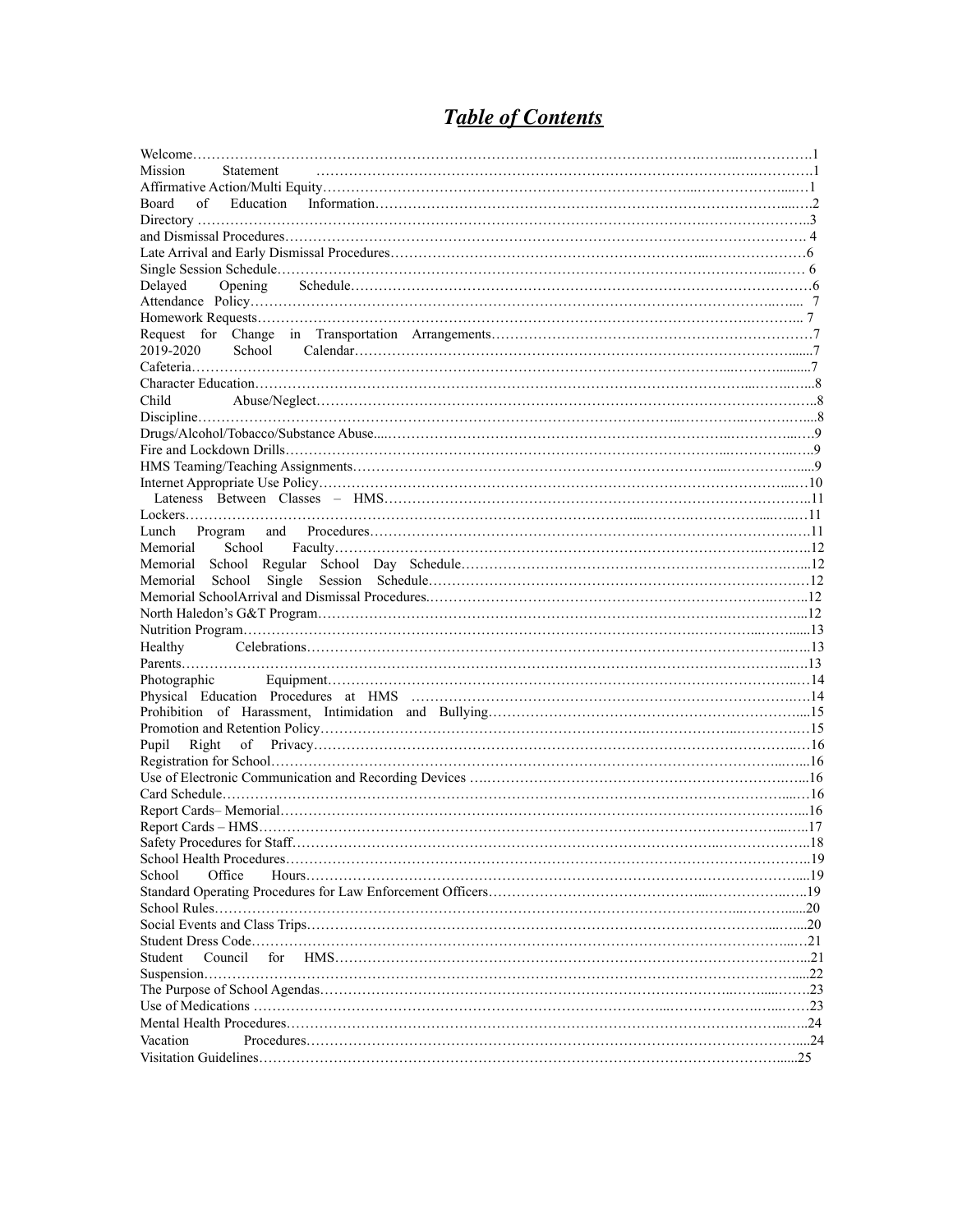#### *Welcome*

We hope that your years in the North Haledon Schools will be a happy, rewarding experience. This should be a time in your life when you are expanding your horizons; a time when learning and working closely with others becomes interesting and exciting. We, in the North Haledon Schools, consider ourselves to be a family. The family support that we bring to one another will permit each one of us to become more and to achieve more than we ever could alone. Our goal is to provide an atmosphere that will do more than simply prepare students for the future. It is an atmosphere that also supports, each day, a cooperative, positive learning **experience.**

**We have justifiable cause to be proud of our school district. Through our continued collaboration, hard work, and dedication, the North Haledon School District will continue to strengthen and reinforce our commitment to learning. On behalf of the teaching staff and administration, please accept our best wishes for a successful, productive, and enjoyable school year.**

#### *Mission Statement*

The North Haledon School District together with supportive parents and community members, who value quality education, are dedicated to providing educational excellence for the development of the intellectual, social and emotional growth of our students. The Board of Education, school administration, and very devoted staff are committed to providing a quality education that addresses the individual needs of all students in a positive, supportive and safe learning environment.

### *Affirmative Action/ Multi-Equity*

The Board of Education of North Haledon believes in and wishes to implement the law prohibiting discrimination. The Board is not conscious of any willful or unintentional violation of that law, but wishes to incorporate its feelings into official policy. Therefore, it is the policy of the Board of Education not to discriminate against any person by reason of age, race, color, creed, handicap, religion, ancestry, national origin, marital status or affectional, sexual orientation or social or economic status in the assignment to classes, the selection of curricular materials, the participation in education activities, or in equal educational opportunity to all applicants for employment coming under its jurisdiction.

Also, the Board of Education shall maintain a working environment that is free from sexual harassment. Administrators and supervisors will make it clear to all staff that sexual harassment is prohibited in the workplace or educational setting.

If you have any questions or concerns regarding the Multi-Equity Plan, please contact our Affirmative Action Officer at the number below.

## *Affirmative Action Officer*

**Mrs. Melissa Tait Location: Main Office – Memorial School Telephone Number – 973-423-8993** *Board of Education Information*

*Board of Education Meetings*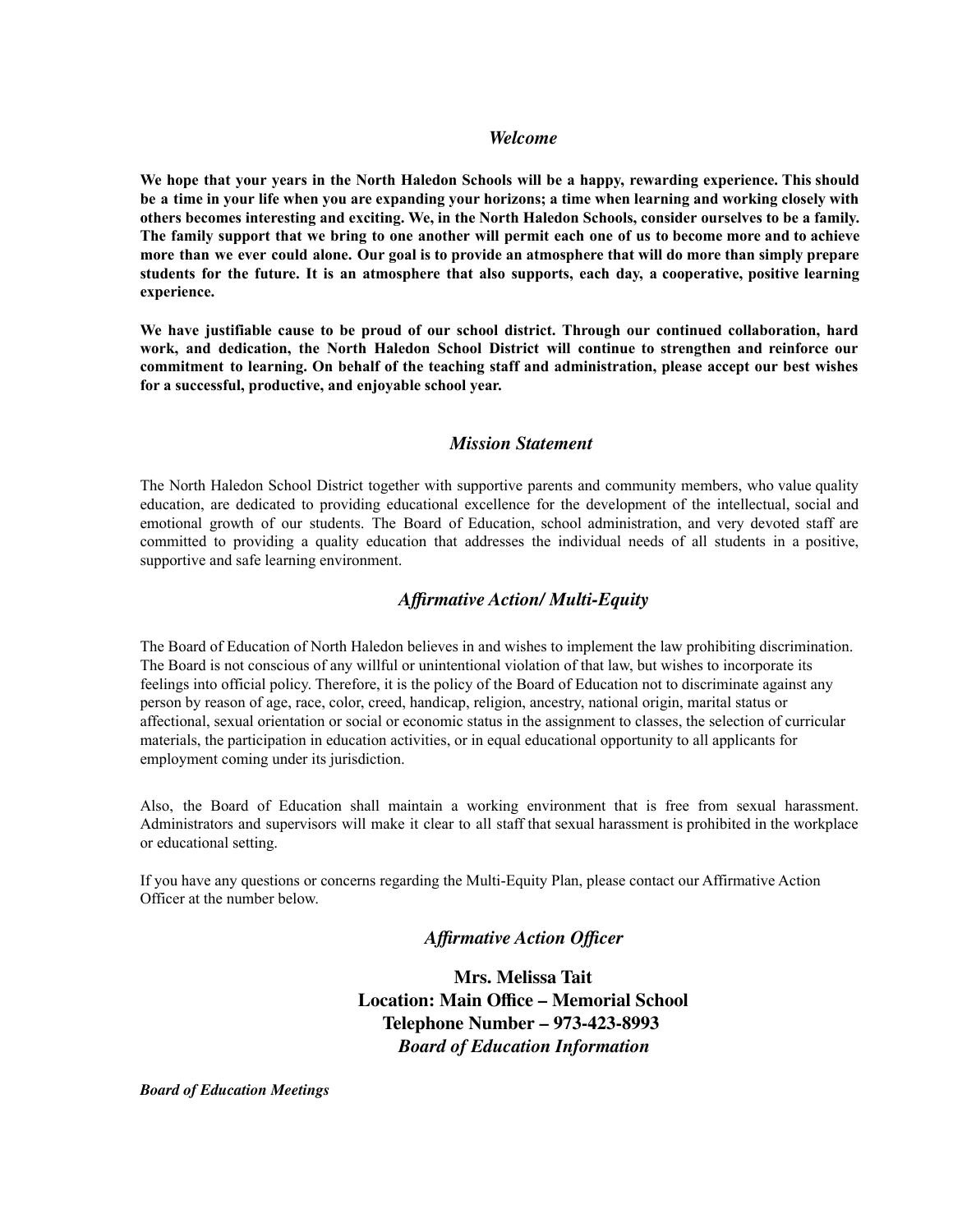The Board of Education has public monthly meetings. At the meetings, actions may be taken on a wide **variety of topics, e.g., district policies, financial expenditures, curriculum items and personnel decisions. At the meeting, topics are discussed and committee reports are presented to the entire Board.**

**A schedule of meetings is listed below.**

Special meetings of the Board may be called when needed. Advance notice of special meetings will be posted in the Hawthorne Press and the Record, and, if time permits, in the schools, and on the district's website.

If you wish to speak at a Board of Education meeting, you may do so during the portion of the meeting set **aside for "petitions of the citizens".**

#### *General Information*

**The North Haledon Board of Education consists of nine elected members. Each year, three members are** elected to three-year terms. The function of the Board is to set goals and establish policies for the district. **The Board adopts the annual budget and makes decisions on a wide variety of educational concerns. The Board of Education serves as a communication link between schools and community. If you would like further information on becoming a Board member, please contact the Board Secretary at Memorial School.**

#### *North Haledon Board of Education Meeting Schedule for 2021-2022*

Be it resolved: That the work sessions and the regular meetings for the North Haledon Board of Education will be held in accordance with the following schedule which will be distributed to each Board Member, the Public and spread in the minutes and be it further resolved: All Board Meetings shall be held in the High Mountain School / Memorial School's Media Center and shall begin at 7:00 p.m. unless changed and shall be **open to the public under the sunshine law.**

#### **Date Meeting Location**

January 27, 2021 Regular Meeting Virtual Via Zoom February 24, 2021 Regular Meeting Virtual Via Zoom March 17, 2021 (6:30 pm) Regular Meeting Virtual Via Zoom April 28, 2021 Regular Meeting Virtual Via Zoom May 26, 2021 Regular Meeting Virtual Via Zoom June 23, 2021 Regular Meeting Virtual Via Zoom August 18, 2021 Regular Meeting Virtual Via Zoom September 22 , 2021 Regular Meeting Memorial School October 13, 2021 Regular Meeting Memorial School November 17, 2021 Regular Meeting Memorial School December 15, 2021 (6:30 pm) Regular Meeting Memorial School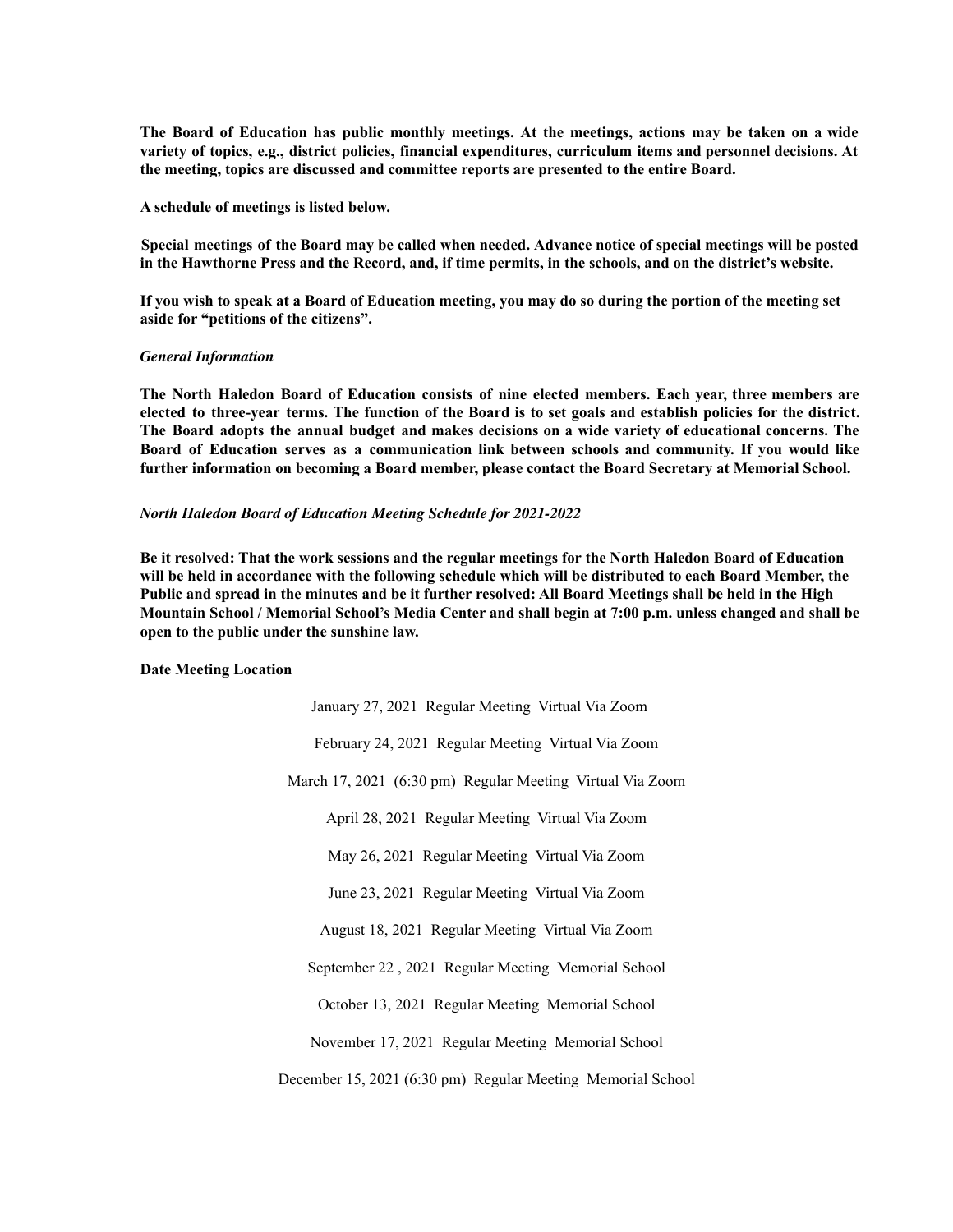January 5, 2022 Organizational & Regular Meeting Memorial School

## *Directory*

#### *Members of the North Haledon Board of Education*

Mr. Michael Colli - President, Mrs. Lucy DeNova - Vice President, Mrs. Susanne Brock, Mrs. Amy Guido, Mr. Stephen Karecki, Mr. Nick Nagy, Mrs. Dina O'Donnell, Mr. Jeremy Serfozo, Mrs. Cherie Van Zile

#### *District Administrative Staff*

Mr. Nick Coffaro*,Superintendent of Schools* Mrs. Debra Andreniuk, *School Business Administrator/Board Secretary* Mrs. Melissa Tait, *Principal of Memorial School,* Mrs. Antonella Lind, *Principal of High Mountain School* Mrs. Jarlyn Veras, *Director of Curriculum, Instruction, Assessment and Student Services*

#### *Child Study Team/Special Services*

Mrs. Cynthia Collins, *Learning Disabilities Teacher-Consultant* Mrs. Audrey Dean, *School Social Worker* Ms. Theresa Troisi, *School Psychologist* Mrs. Lori Rome, *High Mountain School Nurse* Mrs. Dena Allen, *Memorial School Nurse*

#### *Support Staff*

Mrs. Deborah Huizing, *Secretary to the Superintendent, HMS Secretary* Mrs. Roseann Hood, *Secretary, Memorial School* Mrs. Marybeth Thomas, *Business Of ice Assistant* Mrs. Christine Casano, *Human Resources Assistant*

#### *Facilities*

Mr. Musteba Toska, *Maintenance*

*Custodial Staff Mr. Carmen Lombardi, Mr. Cesar Rojas Mrs. Kattya Zuniga Mr. Hector Feliz Cuevas Mr. Hermes Barreto Mr. Mario Castillo*

*Technology Mr. Todd Buggelen*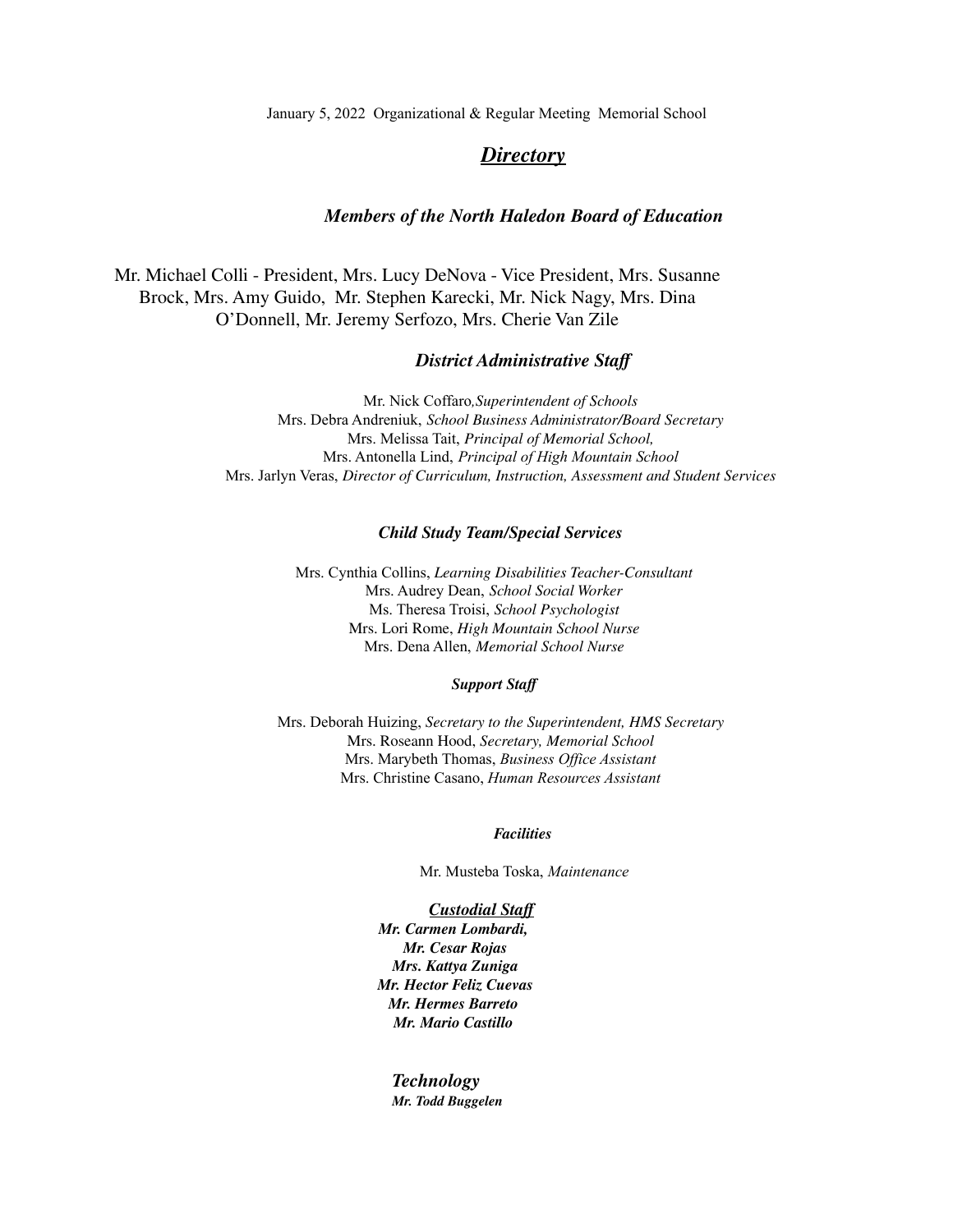#### *Mr. Ahmmed Hamdan*

# *Arrival and Dismissal Procedures for H.M.S.*

1. The school building will not be open for students until 8:25 a.m. Students who have appointments with teachers must check in at the office first.

#### 2. Students that are not in their first period classes prior to the 8:30am bell will be marked tardy.

#### 3. **A staff member is on duty starting at 8:15 a.m. each morning. Prior to 8:15, no supervision is available.**

- 4. Students will not be permitted to remain in the building more than ten minutes after the close of the school day unless they are under the supervision of a teacher.
- 5. Students in grades 5 and 8 should enter the building through the Brookview Drive parking lot doors. Students in grades 6 and 7 should enter the building through the Overlook Avenue parking lot doors. Students are not permitted to enter or exit the building through the loading dock doors or enter the doors that face High Mountain Road.
- 6. Please note: If your child is enrolled in the Before School Program provided by the Boys and Girls Club, your child will be welcomed into the building by a member of the Boys and Girls Club staff. The parent is to follow the morning care procedures as directed by the Boys and Girls Club.

# *Arrival and Dismissal Procedures for Memorial School*

Classes begin at 8:30 a.m. for Pre-K students and 8:35 a.m. for grades K-4. All children arriving late must report directly to the Main Office via the front entrance to obtain a late pass. **Please be reminded that five tardies equals one absence**.

#### **Drop-Off 8:25 a.m. - 8:35 a.m.**

Drop-off begins at 8:25 a.m. Students are to be dropped off no earlier than 8:25 a.m. A helpful way to notate the school hours in each building is that there is a ten minute difference in arrival and dismissal times. HMS: 8:15 a.m. – 2:49 p.m. Memorial 8:25 a.m. – 2:59 p.m.

Memorial School doors will open at 8:25 a.m. in which students will be permitted into the building. Students will report to their classrooms where teachers will be on duty to supervise.

#### **Drop Off Locations:**

We utilize **TWO** drop off locations. Students whose classrooms are located on the  $1<sup>st</sup>$  floor will be dropped off at the front entrance of Memorial School. Students whose classrooms are located on the 2<sup>nd</sup> floor will be dropped off by the back blacktop. Please note: As you pull down Squaw Brook Road, some vehicles will be turning right into the first smaller parking area, while others will be going straight for entrance to the main parking lot. Please ensure you are alert as the flow of traffic will differ than in previous years. Thank you to the North Haledon Police Department for their assistance and partnership to implement these procedures.

The classrooms and teachers located on each floor are indicated below.

If you have **multiple children**, you can simply utilize the front entrance drop off location as opposed to stopping in both locations.

1st Floor: Kindergarten, First Grade, Losardo, VanHorn, Scully, Governale 2nd Floor: Third Grade, Fourth Grade, Metzler, Endaz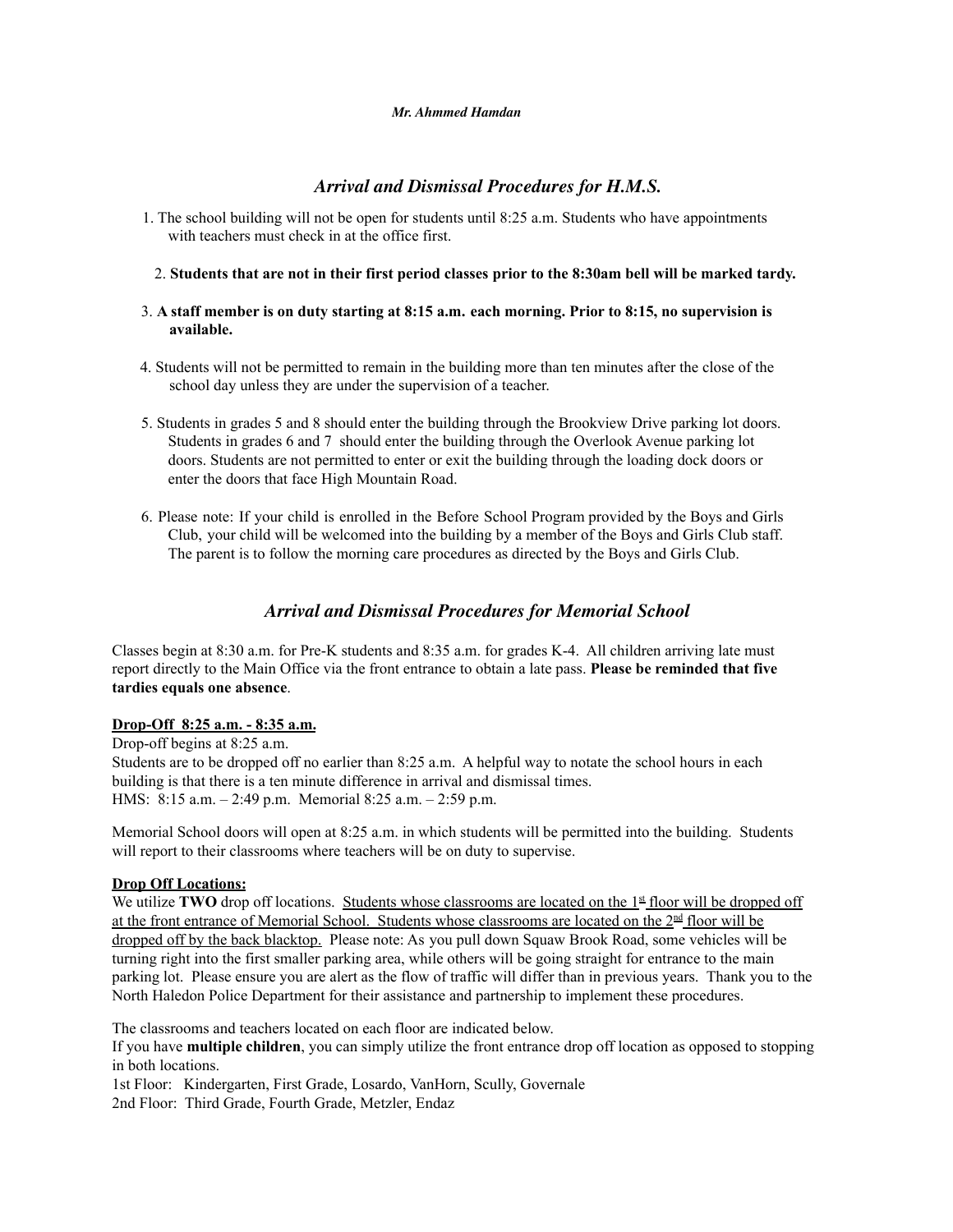#### **Dropping Off Via Car Line**

Pull into your designated lot to drop off your child.

Please note: You may not park in the drop off lanes or leave your vehicle unattended while dropping your child off. These lanes are simply for those parents/guardians who drop their child off and continue out the exits towards Squaw Brook Road or High Mountain Road.

Please note the following: Cars are not permitted to line up in the parking lots for morning drop off prior to 8:25 a.m. This is to ensure access for any emergency vehicles, as well as meeting the borough's fire code. Additionally, these are the faculty/staff parking lots in which employees need to be able to enter the lot and have access to parking. Parents are permitted to enter the lot to drop off their child after 8:25 a.m. We thank you in *advance for your understanding and cooperation.*

### **Dropping Off As A Walker**

If you are unable to utilize the car line, and choose to walk your child to school, we will have cones notating the designated location where parents will say their good-byes and students will continue to the building for entrance.

### **Dismissal Locations: 2:59 p.m.**

Walker - Students in grades 1-4 that will be picked up from a parent/guardian as a walker, will be dismissed from the exit located on the side of Memorial School along Squaw Brook Road.

Car Line - Students in grades 1-4 that are being picked up via the pick-up lanes will be dismissed from their designated exit. Students will exit from the same location they enter school in the morning.

\*ALL Kindergarten students are dismissed from the front entrance.

**Car-Line** - When picking up your child, you may drive through the separate pick-up/drop off lanes, which are accessible from the top of Squaw Brook Road. Using these lanes will allow you to pull up directly in front of the corresponding pick-up location. As you enter the school parking lots when picking up your child, please place your child's **Name Identification Tag** on the passenger side windshield of your vehicle. This will help to expedite the process of picking up your child and allow the Memorial School staff to identify the correct vehicle to release your child. Please pull all the way up and your child will come to you. Please know the responsibility of the parent/guardian is to make sure your child's safety belt has been fastened before departing from the pick-up lane. Please note: If your child is unable to open/close the car door, and/or buckle their seat belt, you may prefer utilizing the walker line. Staff will not open/close doors or buckle children's seatbelts. The staff are there to ensure the safe release of each child as they are dismissed from school. Upon pick-up you may proceed out the pick-up/drop off lane via Squaw Brook Road or High Mountain Road.

Please note the following: Cars are not permitted to line up in the parking lot prior to 2:50 p.m. This is to ensure access for any emergency vehicles during school hours as well as meeting the borough's fire code. The lots will be opened at  $2:50$  p.m. to prepare for student dismissal. We thank you in advance for your *understanding and cooperation.*

**Walker Line** - Parents/Guardians electing to park in neighboring streets must exit their vehicle and accompany their child back to their vehicle using the sidewalk along Squaw Brook Road. Students and parents will not be allowed to cross through the parking lot.

**\*Please complete the attached form to indicate your child's pick-up procedure for the remainder of the school year. Carpool arrangements need to be submitted in writing by filling out Memorial School's** carpool form, which will be kept on file in the main office. As always, please refrain from changing your child's pick-up schedule. If a change needs to be made due to an emergency, please notify the main office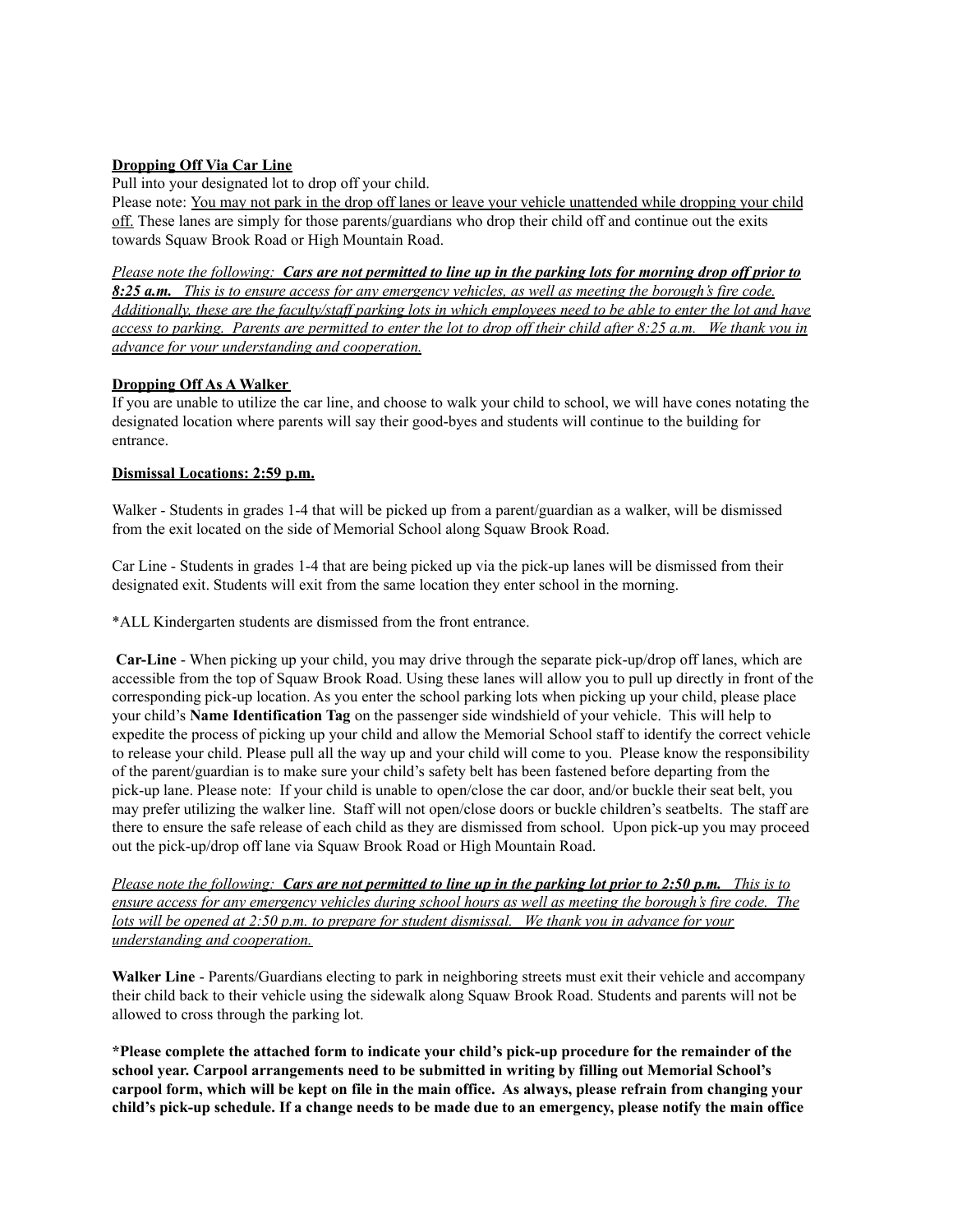#### on the given day prior to 2:00 p.m. For safety reasons, all change requests made after 2:00 p.m. will not be **granted.\***

\*If your child is enrolled in Before or AfterCare with Jenn's Junction, you will follow the arrival/dismissal procedures sent from that program.

Please understand that our top priority at Memorial School is the safety of everyone.

#### *Late Arrival and Early Dismissal*

It is necessary that a student be in attendance throughout the school day in order to benefit fully from the education program of the district.

The Board recognizes, however, that from time to time compelling circumstances will require that a student be late to school or dismissed early before the end of the school day.

As agent responsible for the education of the children of this district, the Board shall require that the school be notified in advance of such absences by written request of the student's parent, which shall state the reason for the tardiness or early dismissal. The building principal shall decide whether to release the pupil.

No student shall be permitted to leave the school before the close of the school day unless met in the school office by a parent or a person authorized by the parents to act on their behalf.

A record shall be kept indicating the legal custodian of each student. Such custodian shall be responsible for informing the Board of any change in the student's custodian. If one parent has been awarded custody of the student in a divorce settlement, the parent in custody must inform the school that such authorization will be required of any limitations in the rights of the non-custodial parent. Absent of such notice, the school will presume that student may be released into the care of either parent.

#### *Single Session Schedule*

**High Mountain School**: Classes begin: 8:30 a.m. Dismissal is at 12:49 pm

**Memorial:** Classes begin at 8:35 a.m. Dismissal time: 12:59 p.m.

#### **Pre-School Disabilities:**

AM session: 8:30 a.m. - 10:15 a.m. PM session: 10:15a.m. -12:00 p.m.

## . *Delayed Opening Schedule*

In the event of inclement weather, both Memorial and High Mountain Schools will start at 10:30 a.m. Dismissal will be at regular time. Should a delayed opening be necessary, an incident alert will be provided.

Our Pre-School Disability Program will run as follows: AM session will begin at 10:30 am to 12:00 pm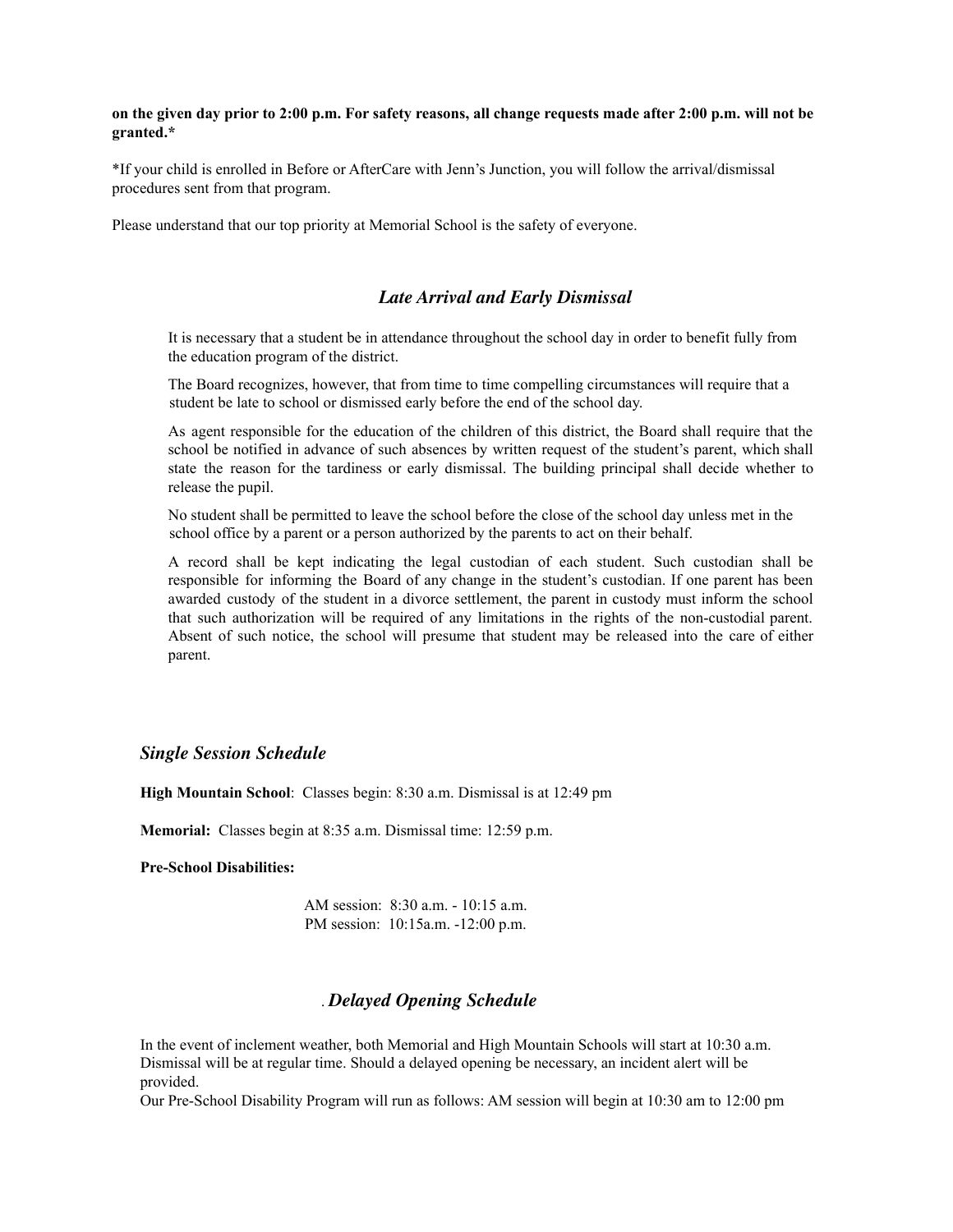and our PM Session will run from 1:30 pm to 2:59 pm.

### *Attendance*

Refer to attendance policy located on the district website at www.nhschools.net. Policy #5200

## *Homework*

Refer to attendance policy located on the district website at www.nhschools.net. Policy #2330

## *Request for Change of Transportation Arrangements*

Any request to change the agreed upon transportation arrangements for a student, should be made in writing, and such a note should be sent to his/her homeroom teacher each and every time. This includes any after school activities as well.

Other than for after school activities, any such requested changes must be for clear EMERGENCY reasons only; not for reasons of simple convenience or play; e.g., so that Jimmy can play with Johnny.

Also, when such unwarranted requests multiply beyond a certain point, it becomes extremely difficult to keep track of them properly. The possibility then arises of a child being unintentionally sent home as a walker when he/she should have been on the school bus, or vice versa.

So please, for the sake of your child's safety, follow the above procedures and keep all requests limited strictly to after school activities or genuine emergency situations.

# *Calendar*

# *[2021-2022](https://www.nhschools.net/nh/Calendars/21-22%20Calendar.pdf?1629296622) District Calendar*

## *Cafeteria*

A type A lunch is served. Type A lunch is a well-balanced meal consisting of protein, vegetables, bread product, fruit, and milk. Sandwiches are available in place of the hot entrée. Lunch can be purchased daily.

In order to help in handling the needs of the large group that must be served in the cafeteria each day, cooperation on the part of all is imperative.

The following is a list of rules to be enforced in the cafeteria:

- 1. Students are to report to lunch on time.
- 2. Students are to behave appropriately while waiting in line.
- 3. Students are to eat lunch at the tables only.
- 4. Students are to clean up their areas when finished eating.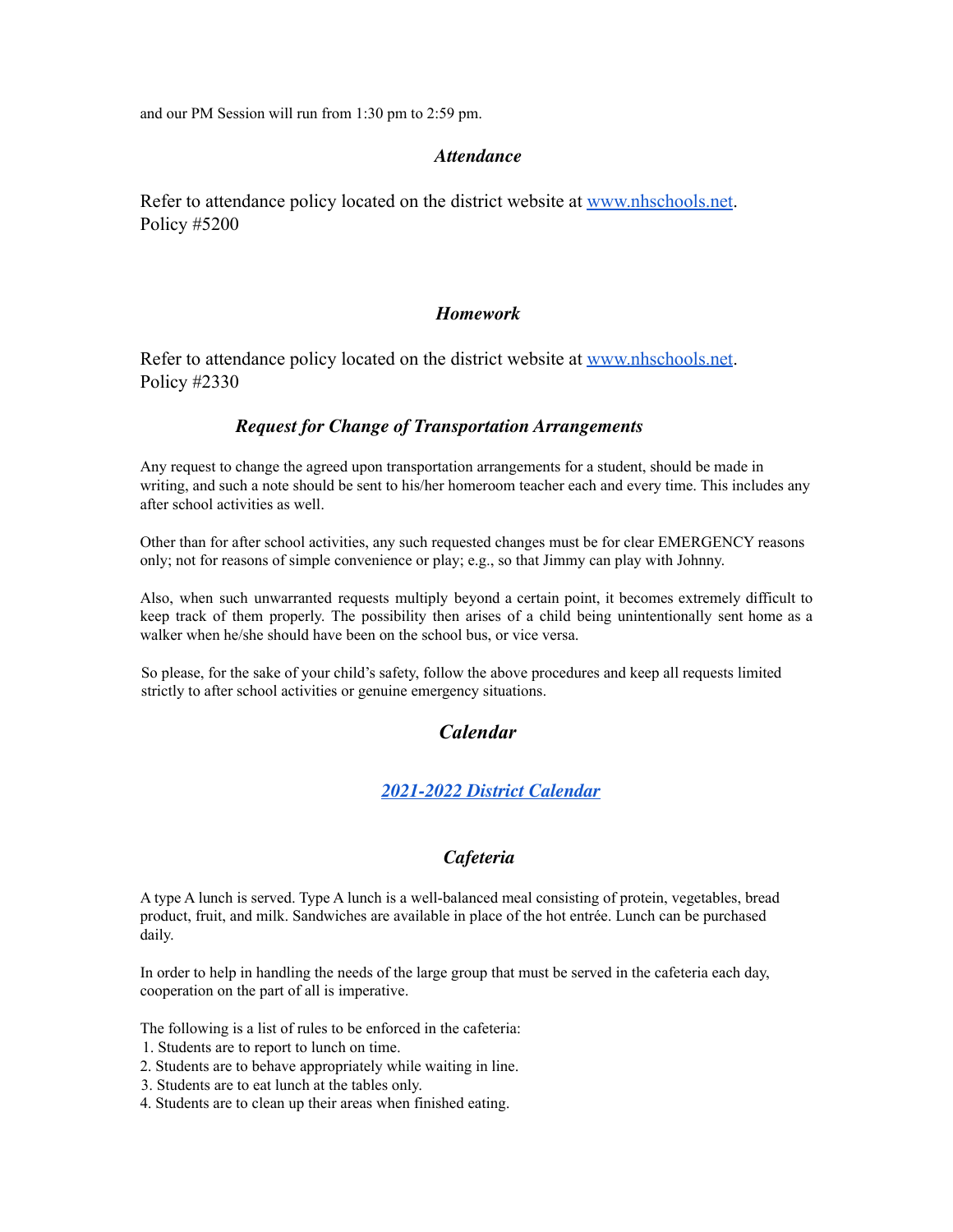5. Students may use the bathroom only if they obtain a pass from the teacher in charge.

## *Character Education*

The North Haledon Board of Education is committed to the infusion of character education into all aspects of school life in both buildings in our district. This initiative is an integral part of the fabric of the school culture. Administrators, teachers and staff continually stress a series of universal character virtues in their daily contacts with students. These virtues include: humility, courage, self-discipline, forgiveness, generosity, honesty, justice, kindness, loyalty, hope, moderation, patience, perseverance, prudence, respect, responsibility, simplicity, tolerance and hard work.

The goals of the North Haledon Character Education Initiative include:

- 1. To infuse character behaviors into the curriculum Pre-K to 8.
- 2. To provide strong peer leadership programs in schools.
- 3. To create and maintain an atmosphere of respect, responsibility and non-violence in the schools and classrooms.
- 4. To encourage the demonstration of character virtues in students.
- 5. To provide a strong counseling program to provide support.
- 6. To educate and include parents in the character education programs.

# *Child Abuse/Neglect*

The North Haledon School District is cognizant of the importance of early identification of child abuse and/or neglect. School personnel will cooperate in accordance with state law and the New Jersey Department of Children Protection and Permanency (DCPP) in the identification, immediate reporting and investigation of the allegations of child abuse.

## *Discipline*

The Board of Education acknowledges that conduct and classroom management are integral to the learning process for students. An effective instructional program requires an orderly school environment, which is reflected in the behavior of our students.

The Board believes that the students should be encouraged to develop character and self-control; respect for school property, themselves and others; responsibility for their own behavior; and, an understanding of the consequences of their actions. All teachers utilize a systematic approach to classroom management and student discipline that enables them to set firm and consistent limits while providing the support and understanding pupils need to be successful. Students are required to adhere to the rules, regulations and procedures. Students are to maintain acceptable and orderly behavior, to respect people and property, and to obey and respond to those who represent authority.

Building Principals and teachers will ensure that structure and routines are established, articulated and enforced from the first day of school each year.

North Haledon School District students are expected to display excellent behavior at all times for the safety and well being of the entire school community. The Code of Conduct Matrix outlines possible consequences implemented when needed.

**Memorial School Code of [Conduct/Chart](https://www.nhschools.net/nh/Parents/Chart%20of%20Student%20Discipline/Memorial%20Elementary%20School%20Chart%20of%20Student%20Discipline.pdf?1629296863) of Discipline**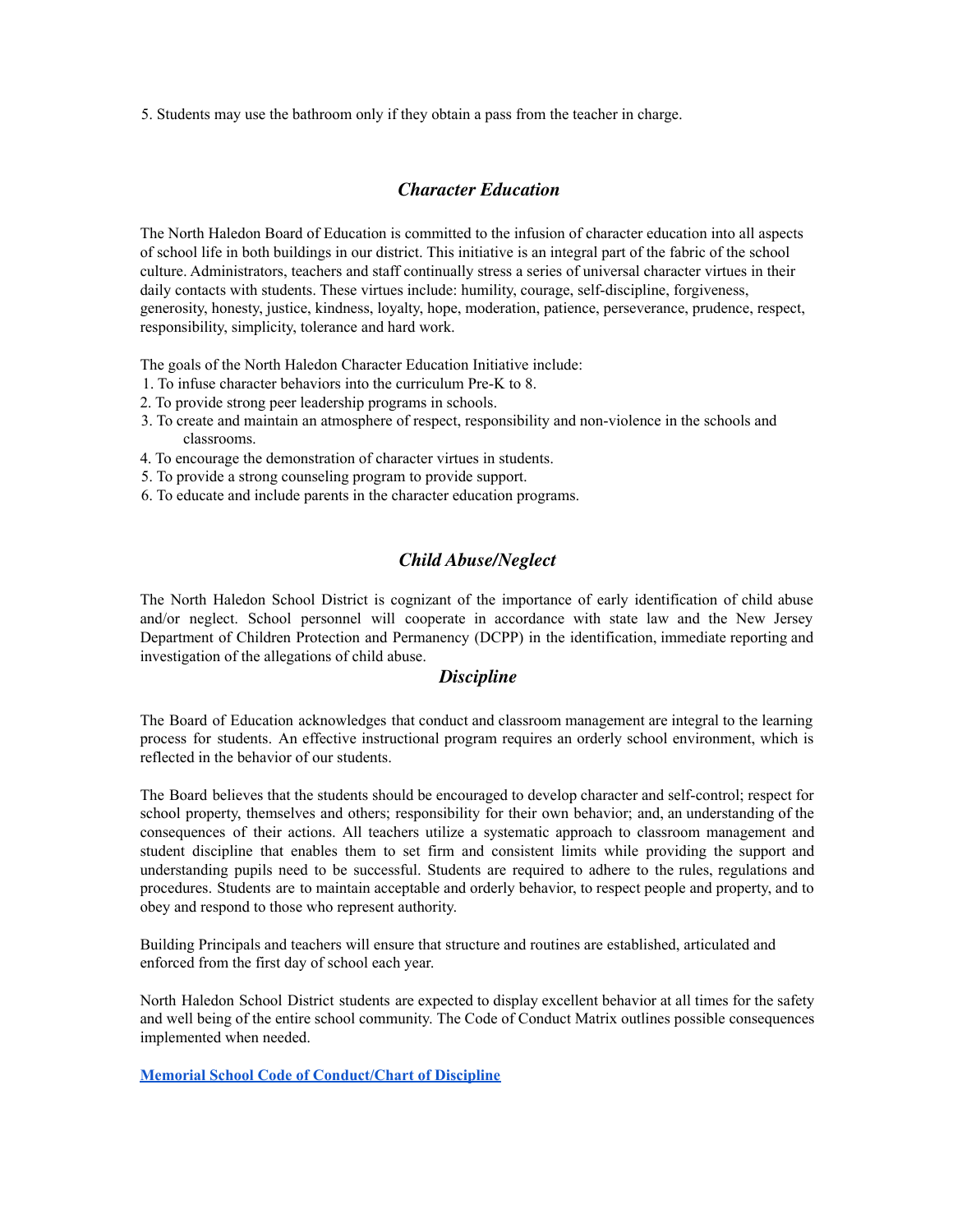**High Mountain School Code of [Conduct/Chart](https://www.nhschools.net/nh/Parents/Chart%20of%20Student%20Discipline/High%20Mountain%20School%20Chart%20of%20Student%20Discipline.pdf?1629296863) of Discipline**

Please refer to the *[Expectations](https://www.nhschools.net/nh/Board/Board%20Policies/Series%205000%20-%20Students/5500%20REGULATION-%20Expectations%20for%20Student%20Conduct.pdf?1619027417) for Student Conduct* board policy for our district code of conduct.

## *Drugs /Alcohol/Tobacco/Vaping*

#### **North Haledon School District POLICY 5533: STUDENT SMOKING 5533 STUDENT SMOKING**

Refer to student smoking policy located on the district website at www.nhschools.net. Policy #5533

#### **North Haledon School District REGULATION 5530: SUBSTANCE ABUSE**

Refer to substance abuse policy located on the district website at www.nhschools.net. Policy #5530

## *Fire and School Safety Drills*

Fire and school safety drills are held two times a month at both Memorial and High Mountain School. During some drills, students are expected to exit the school buildings in an orderly fashion. Students are to remain quiet at all times to ensure that oral directions can be heard by everyone.

# *High Mountain School Faculty 2020-2021 School Year*

#### **Grade 5:**

Ms. Melissa Fieldhouse- English Language Art Ms. Tiana Benevenga - Math Ms. Kassandra Albano - Science Ms. Taleen Gokberk- Social Studies **Grade 6:** Mrs. Karen Gabriele - Math Ms. Taleen Gokberk - Social Studies Mrs. Judith Russo - English Language Arts Ms. Kassandra Albano - Science **Grade 7:** Mrs. Jessica Valdivia - English Language Arts Mrs. Corrie Bouma - Math Ms. Mary McLaughlin - Science Mr. Daniel O'Nove - Social Studies **Grade 8:**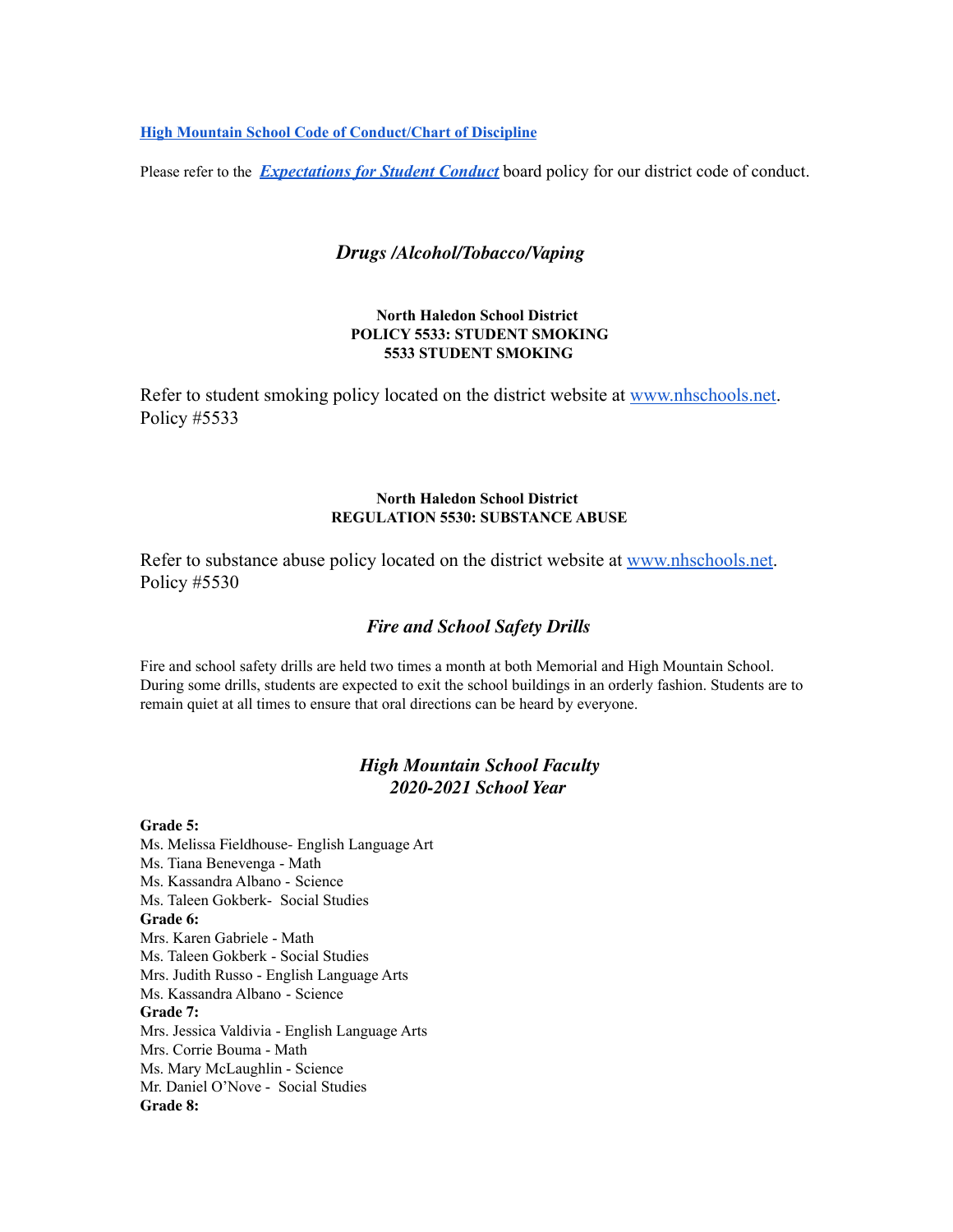Mr. Daniel O'Nove - Social Studies Mr. James Gaffney - English Language Arts Ms. Vanessa Talarico- Math Ms. Mary McLaughlin -Science Mrs. Kristin Klein - Advanced Math Mrs. Cristina Rough Advanced Language Arts Mr. Robert Topolski - LLD Grades 7-8 Ms. Nicole Bacchas- LLD Grades 5-6 Mrs. Dayana Bilbao- Spanish - Music Mrs. Nicole Loder - STEAM Mrs. Victoria Santos - Library Media Specialist Mrs. Jennifer Lally - Art Ms. Roseanne Taormina - Basic Skills Instruction/ Gifted and Talented - Physical Education/Health Mr. Daniel O'Marra Physical Education Ms. Andrea Huber - Family and Consumer Science Ms. Kaitlyn Salviano - Special Education Ms. Carrie Rohlff - Special Education Ms. Susan Schwenker - Special Education Mrs. Anita Kocevski - Special Education Ms. Ann Marie Murphy - Special Education Mrs. Cynthia Collins - Learning Disabilities Teacher Consultant Mrs. Audrey Dean - Social Worker Mrs. Andrea Finkelstein- Occupational Therapist Ms. Theresa Troisi - School Psychologist Ms. Tanya Dave- Speech Therapist Ms. Marissa Blakely - Speech Therapist Ms. Laura Dijkstra- Physical Therapist Ms. Veronica Conover - School Counselor Ms. Kimberly Jacobson -Student Assistance Counselor Mrs. Lori Romeo - School Nurse Mrs. Sherri Nickles - Instructional Aide Mrs. Angelita Lauricella - Instructional Aide Mrs. Lisa Donnelly- Instructional Aide

## *Internet Appropriate Use Policy*

Computer technology is an integral component of today's education. The Internet is a vast resource that enables students to access thousands of files of information. While access is free, it is also a privilege. The students in the North Haledon School District are expected to follow certain guidelines for Internet use. They are as follows:

Responsible Internet Use:

- · Conducting research for school-based projects
- · Exploring computer systems
- · Displaying a high level of computer ethics and etiquette

Inappropriate Internet Use:

- · Sending and receiving materials that are obscene or offensive
- · Employing the network for illegal or commercial purposes
- · Using abusive or profane language
- · Electronic vandalism of equipment or software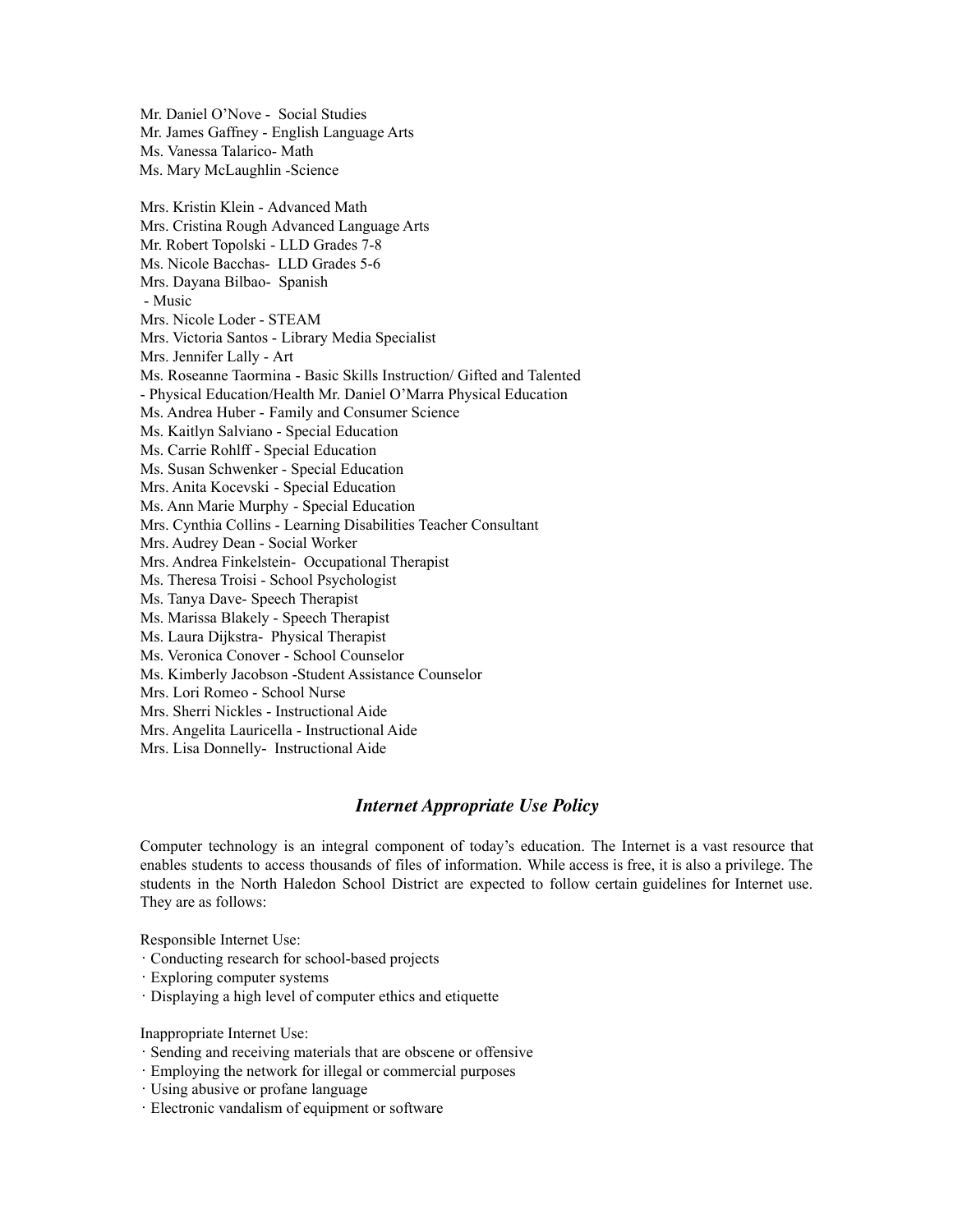Consequences:

· Consequences will be consistent with those listed for student behavior as outlined in this handbook · Violations will result in the loss of computer privileges for one to possibly three marking periods  $\cdot$ When applicable, law enforcement agencies may be involved.

## *Lateness Between Classes - HMS*

While a late bell does not ring, anyone taking more than 2 minutes to reach their next class will be considered late. Since lockers and the lavatory should not be used between classes, ALL STUDENTS will be able to exchange classes in a maximum of 2 minutes.

Walk into and leave each classroom quietly – enter and leave the building quietly.

## **Lockers**

Lockers are furnished for the convenience of students in grades 5-8 and should contain only coats and books. Students are to use only those lockers that have been assigned to them. Each student receiving a locker is assigned a combination lock. No students should tamper with anyone else's locker, nor should anyone allow another student to use his or her locker. Students may go to their lockers only at the assigned times.

Lockers are the property of the Board of Education. There is no expectation of privacy in regard to students' use of school-provided lockers. Authorized personnel have the right, for reasonable and/or just cause, to open and examine any locker. Illegal material will be seized and charges will be filed with local authorities.

The following are some guidelines governing locker use:

- 1. Lockers are to be locked at all times.
- 2. Lockers should be kept neat and orderly.
- 3. Use only the locker assigned to you.
- 4. No private locks are to be placed on lockers.
- 5. Locker combinations should not be given to other students.

#### *Lunch Program & Procedures*

Students are provided cafeteria facilities during their regularly scheduled lunch period. This eliminates the need for students to leave school premises for lunch purposes. Additionally, the district participates in the National School Lunch Program (NSLP) administered by the Bureau 40 of Child Nutrition of the NJ State Department of Education that establishes both operating procedures and nutritional guidelines for local educational agencies. Lunch applications are sent home with all students at the beginning of the school year for parents to complete. New students entering the district will be given lunch applications at the time of registration.

All required data must be completed on the application prior to processing. Parents shall be notified as to whether their child qualifies for free or reduced lunch. Students also have the option of a "brown bag" lunch from home or purchasing the daily lunch at full price, if they do not qualify for free or reduced program services. It should be noted that if there is a change in the financial status of a family during the school year, contact should be made with the building Principal for purposes of reviewing eligibility for free or reduced lunch.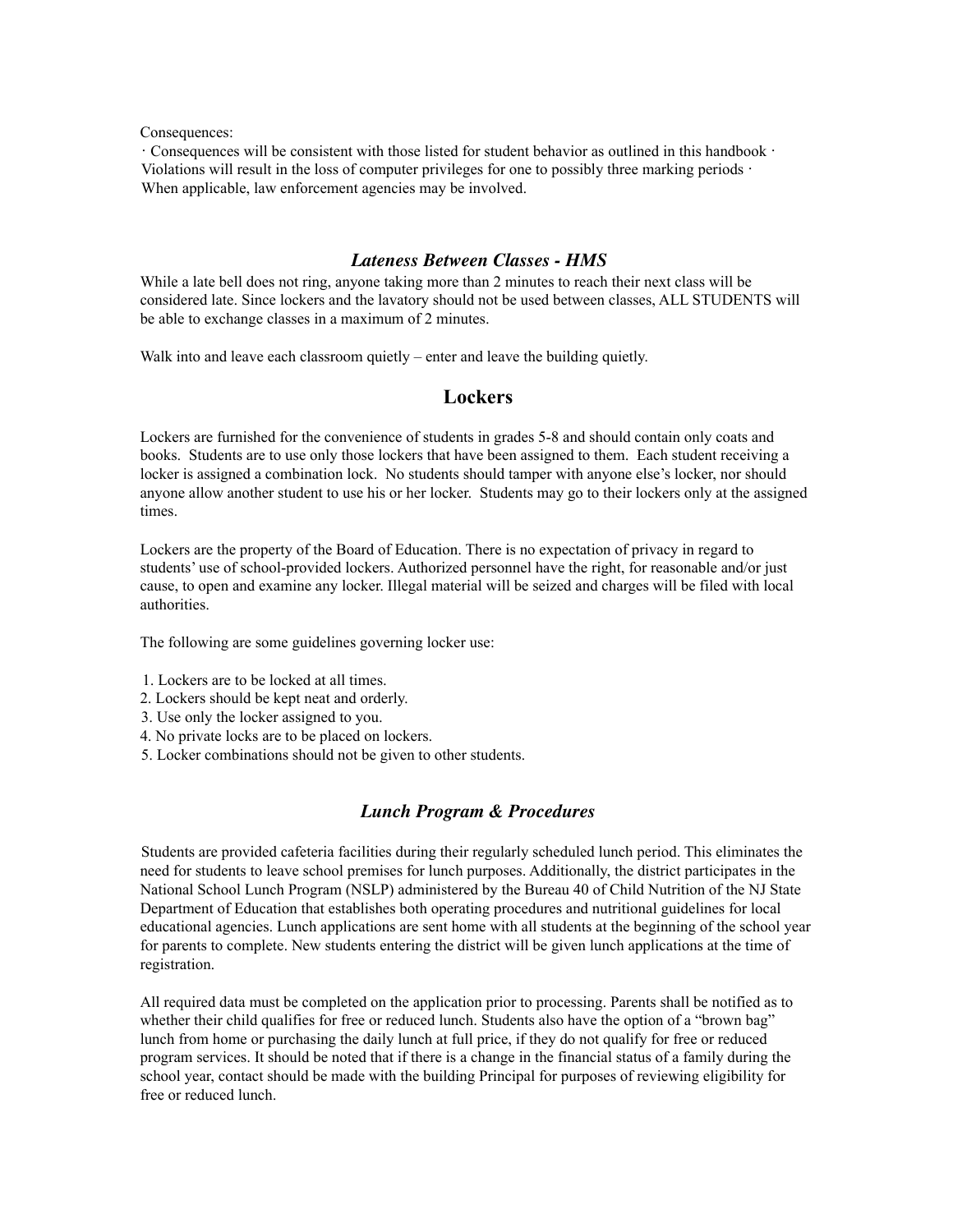Please visit the school website for information on the MealTime program utilized to establish accounts and pay for school lunches.

Cafeteria Price List

Price Student Full-Price Lunch ..................\$3.25 \**FREE FOR THE 2021-2022 School Year* Student Reduced Price Lunch.....................\$0.40 \**FREE FOR THE 2021-2022 School Year*

## *Memorial School Faculty 2021-2022 School Year*

Kindergarten Team Ms. Kaitlyn Bailey Ms. Allison Cosgrave Mrs. Raina Cioletti Mrs. Victoria Macaluso

First Grade Team Mrs. Wendy DeStaso Ms. Elise Fromer Ms. Kerri Kennedy Mrs. Margaret Peschel

Second Grade Team Ms. Erin Endaz Mrs. Krista Losardo Mrs. Janelle Metzler Mrs. Mary VanHorn

Third Grade Team Mrs. Nancy Caruso Ms. Jennifer Stessel Mrs.Renee Weinstein

Fourth Grade Team Mrs. Laura Coscia Ms. Stacey Dougherty Mrs. Maryann Jones

Special Education Department Mrs. Jennifer Cleri Mrs. Sharon Governale Mrs. Ali Questa Mrs. Dara Scully Mrs. Kim Tanis

Ms. Christine Haggerty MLS / Spanish Mrs. Jennifer Lally Art Mrs. Kristina Meyers Enrichment, ELL Mrs. Roseanne Morgantini Intensive Reading Xxxxxxxxxxxxxx Music Mr. Daniel O'Marra Physical Education Mrs. Kristina Stipelkovich Technology / Basic Skills / Gifted & Talented

Mrs. Marissa Blakely Speech Therapist Mrs. Audrey Dean Social Worker Mrs. Andrea Finkelstein Occupational Therapist Mrs. Laura Dijkstra Physical Therapist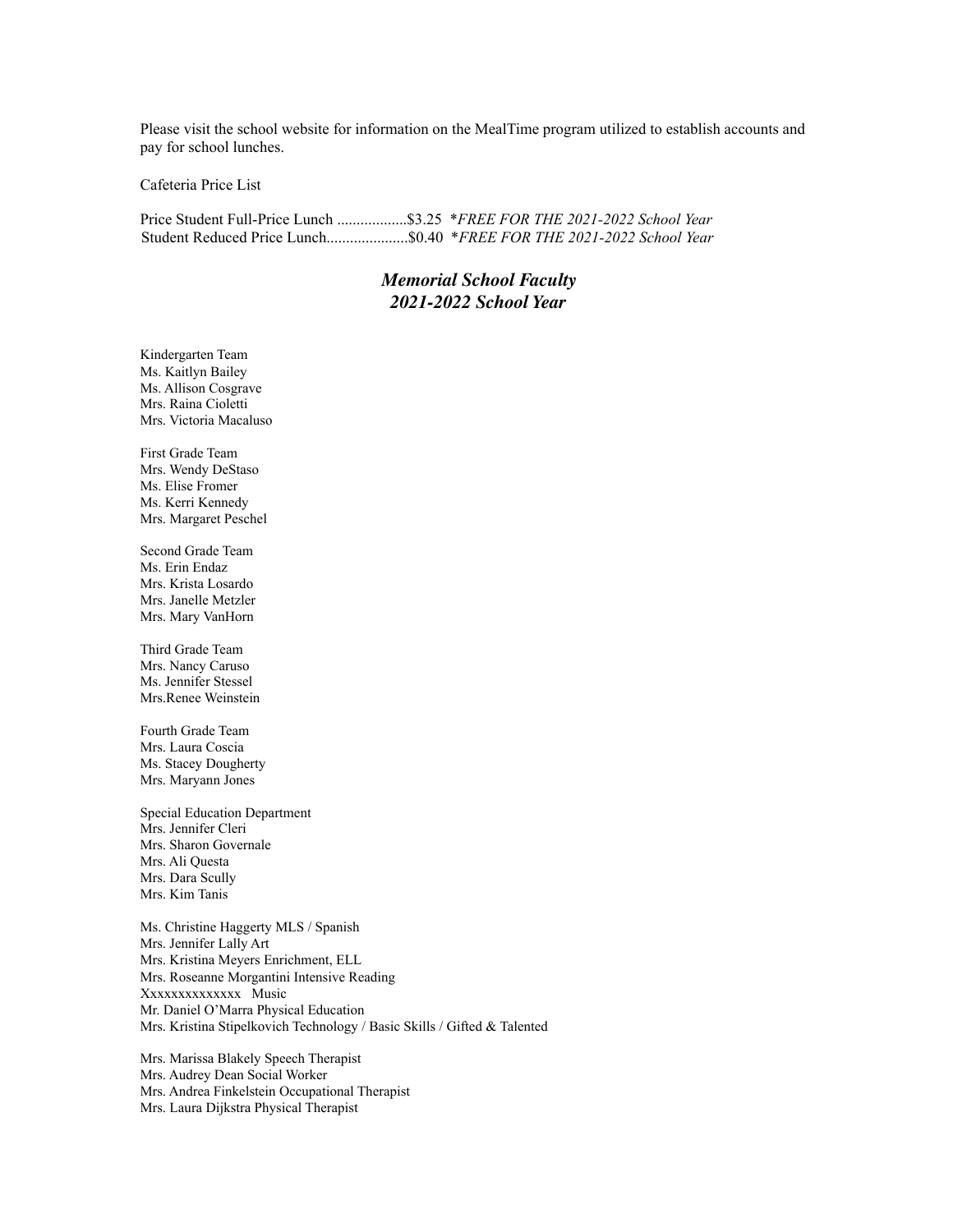Mrs. Tanya Dave Speech Therapist Mrs. Dena Allen School Nurse Ms. Veronica Conover School Counselor Ms. Kimberly Jacobson SAC

Instructional Aides Mrs. Mirieh Alain Mrs. Cheryl D'Andrea Mrs. Amanda Giaccone Mrs. Lisa Josephs Mrs. Kristine Nashed Mrs. Kim Ryan Mrs. Michele Stansfield

Mrs. Jennifer Olsen Cafeteria Aide Mrs. Lynda Portella Cafeteria Aide Mrs. Grace Vetere Cafeteria Aide

### *Memorial School Regular Day Schedule*

Arrival 8:35 a.m. Dismissal 2:59 p.m.

## *Pre-School Disabilities Regular School Day Schedule*

## *Morning Session Afternoon Session*

Class begins: 8:30 a.m. Class begins: 12:30 p.m.

Dismissal time: 11:00 a.m. Dismissal time: 3:00 p.m.

### *Memorial School Single Session Day Schedule*

NO LUNCH ON SINGLE SESSION DAYS

Arrival 8:35 a.m. Dismissal 12:59 p.m.

## *North Haledon's Gifted and Talented Program*

Our Gifted and Talented Program is designed to challenge the special learning styles of the gifted students. Our curriculum and teaching strategies stimulate the development of higher levels of thinking and problem solving.

*Nutrition and Board of Education Policy 8505*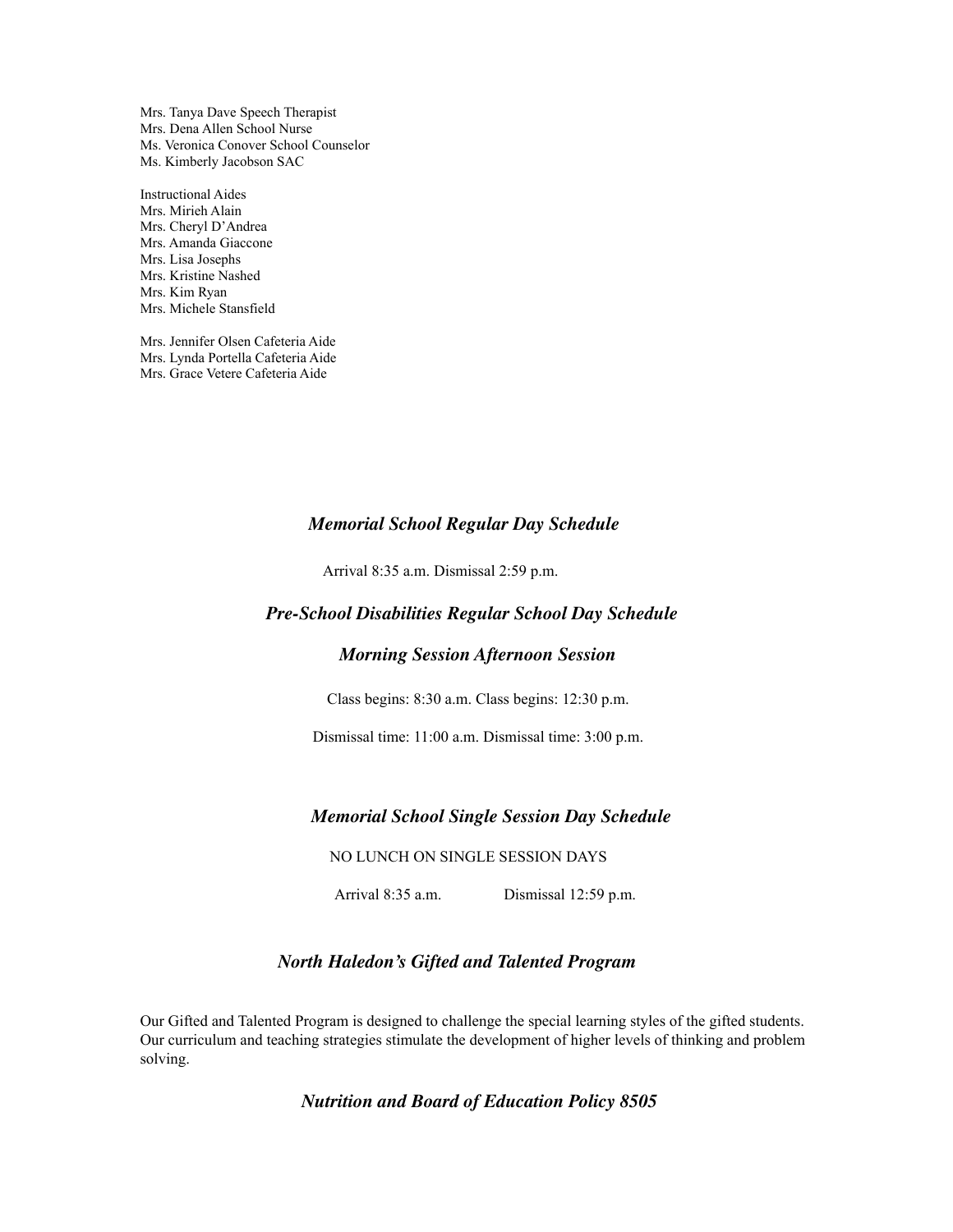Refer to Nutrition policy located on the district website at www.nhschools.net. Policy #8505 and #8540

## *Healthy Celebrations*

A policy was instituted by the state of New Jersey in 2007 regarding the nutritional value of foods served in a school setting. Specifically, it "limits the foods of minimal nutritional value, restricts fat and sugar content and increases fruit, vegetable and whole grain offerings for all foods and beverages available to students on the school campus during the school day… Candy cannot be sold or distributed in schools. Foods for special events should be prepared observing the Food Safety Guidelines." (Administrative Policy #3542.1)

A committee comprised of parents, staff, administration, and board of education members was formed to readdress the concerns of our school community as well as be in compliance with the above-state policy. In an effort to provide the students with the most comprehensive and sound educational program possible, this committee gave much thought and consideration into best practices that are being implemented in surrounding school districts as well as the current policies and recommendations by the State Department of Education and the Department of Food and Agriculture.

The committee's recommendation was to continue with the elimination of birthday celebrations at High Mountain School and any food for monthly birthday celebrations at Memorial School. Nonetheless, birthdays will continue to be recognized in a special, unique way. At High Mountain School, birthdays will be announced as a part of the morning announcements. At Memorial School, students are permitted to bring in pencils, stickers, etc. to share with their classmates or they may bring in a favorite book for a teacher read aloud. It is imperative that you coordinate with your child's classroom teacher regarding the same. **Birthday goody bags must contain non-food items only.**

We are happy to say that holiday celebrations with food will continue to occur at both buildings. However, please see attached document from the USDA Food & Nutrition Service that lists foods of minimal nutritional value that will be allowed on school property. (Appendix B of 7 CFP Part 210) **Any food or goody bags containing food will not be distributed and returned.**

- **High Mountain School**: Grade level team teachers and their class parents will coordinate parties for the December Holidays and the End of the Year celebration. The Halloween treat will continue to be sponsored by the High Mountain Student Council.
- **Memorial School**: Grade level teachers and class parents will coordinate celebration parties for the following holidays - Halloween, December Holidays, Valentine's Day and the End of the Year. **Any holiday goody bag as well must contain non-food items only.**

We appreciate your cooperation as with this procedure. Please remember that our number one goal is to keep all our students safe while at the same time providing a fun-filled learning environment. If you have any questions or require additional information throughout the year, please contact the PTO School Coordinator who will communicate your concerns with the school administration.

### *Parents*

Parent Conferences with Teachers: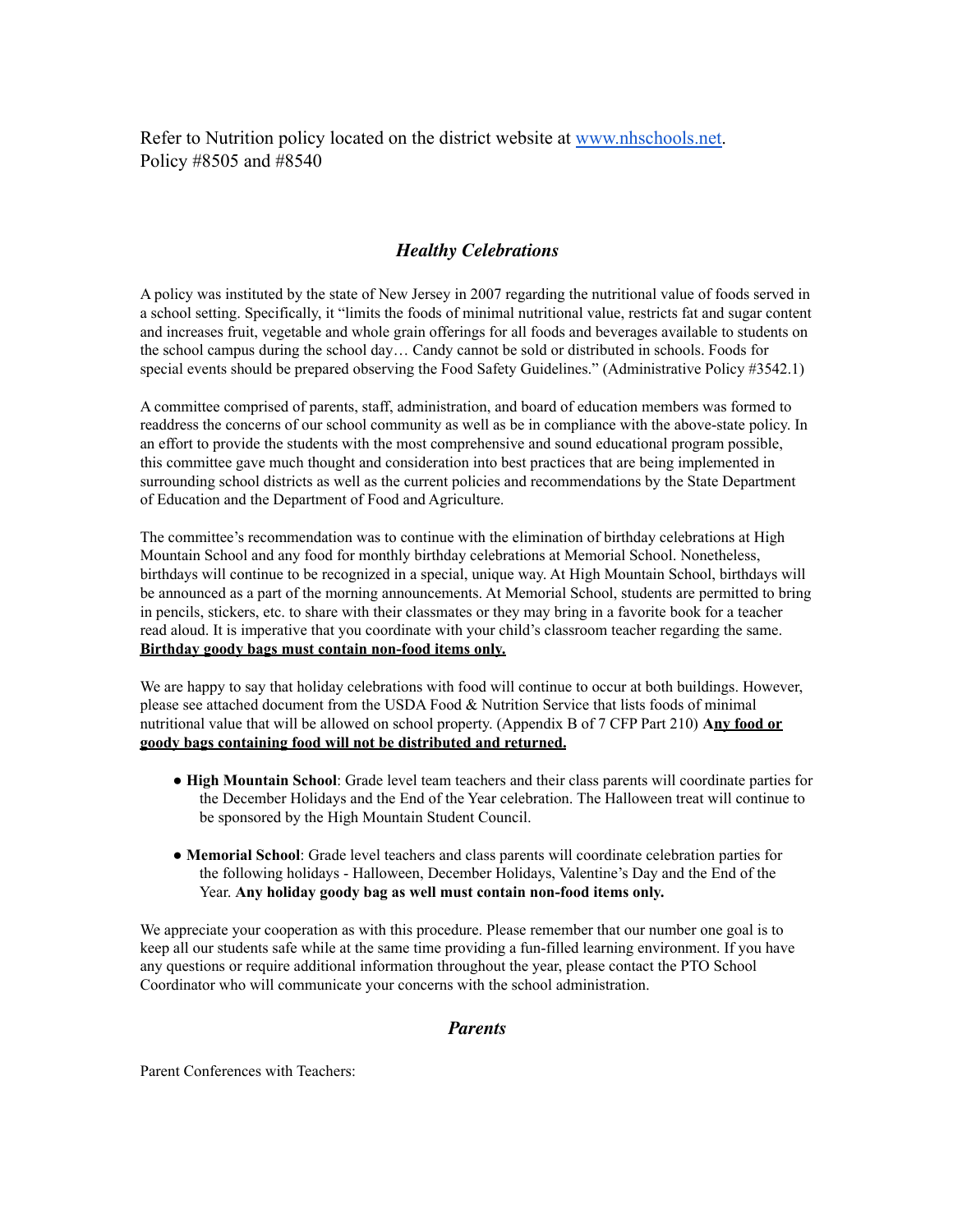Communication between the home and school is a vital link in the educational process. Scheduled parent conferences are held on specific dates, which are listed on the school calendar. Forms for these conference times are sent home with each child and parents are asked to respond to the teacher and the teacher returns a confirmation.

The district strongly urges parents/guardians to meet with their child's teacher. Communication between parent and teacher offers early detection and prevention of possible problems.

As always, additional conferences are available. Parents wishing to schedule a conference regarding individual student achievement and/or grades should call the school to either speak directly with the teacher or have one of the school secretaries schedule an appointment. In all cases, parents are directed to speak with the teacher before contacting the Principal or Superintendent.

Parent Involvement in the Schools:

The formula for a successful educational experience includes three parts: the child, the school and the home. Without a sincere partnership between the home and the school, the student will not be able to maximize his or her educational opportunities. The North Haledon School District encourages and promotes strong parent involvement in our schools.

Our schools welcome parents to visit their child's school. Back-to-School Night, along with conferences, are an integral part of every child's education. Parents are encouraged to volunteer in our schools, our libraries and for the Parent Teacher Organization activities.

Active parents believe in and value education. Active parents are positive role models and they encourage the development of respect and responsibility in their children. We welcome and appreciate active parents in our school district.

Parent Teacher Organization:

The North Haledon PTO is a vital link between home and school. The PTO provides many programs for children, and works with the school community for the common good of children. Meetings are held primarily at HMS on the first Monday of every month beginning in October. There are many opportunities to volunteer for the many activities the PTO sponsors. If you would like more information about this organization, please contact either school secretary or visit our website at www.nhschools.net.

# *Photographic Equipment*

Cameras in any form—film, digital, PDA, or cellular telephone—are not permitted to be used by students in the North Haledon Schools during the school day and at school-sponsored activities before and after the school day without the express permission of a teacher or the Principal. Unauthorized use of a camera will result in its confiscation. Only a parent or guardian may retrieve the camera once confiscated. Additional consequences may apply depending upon the circumstances.

# *Physical Education Procedures at H.M.S. (PE lockers suspended for now- due to safety protocols)*

Students are to be prepared at all times. Students are to wear their uniform to every class. Uniforms consist of: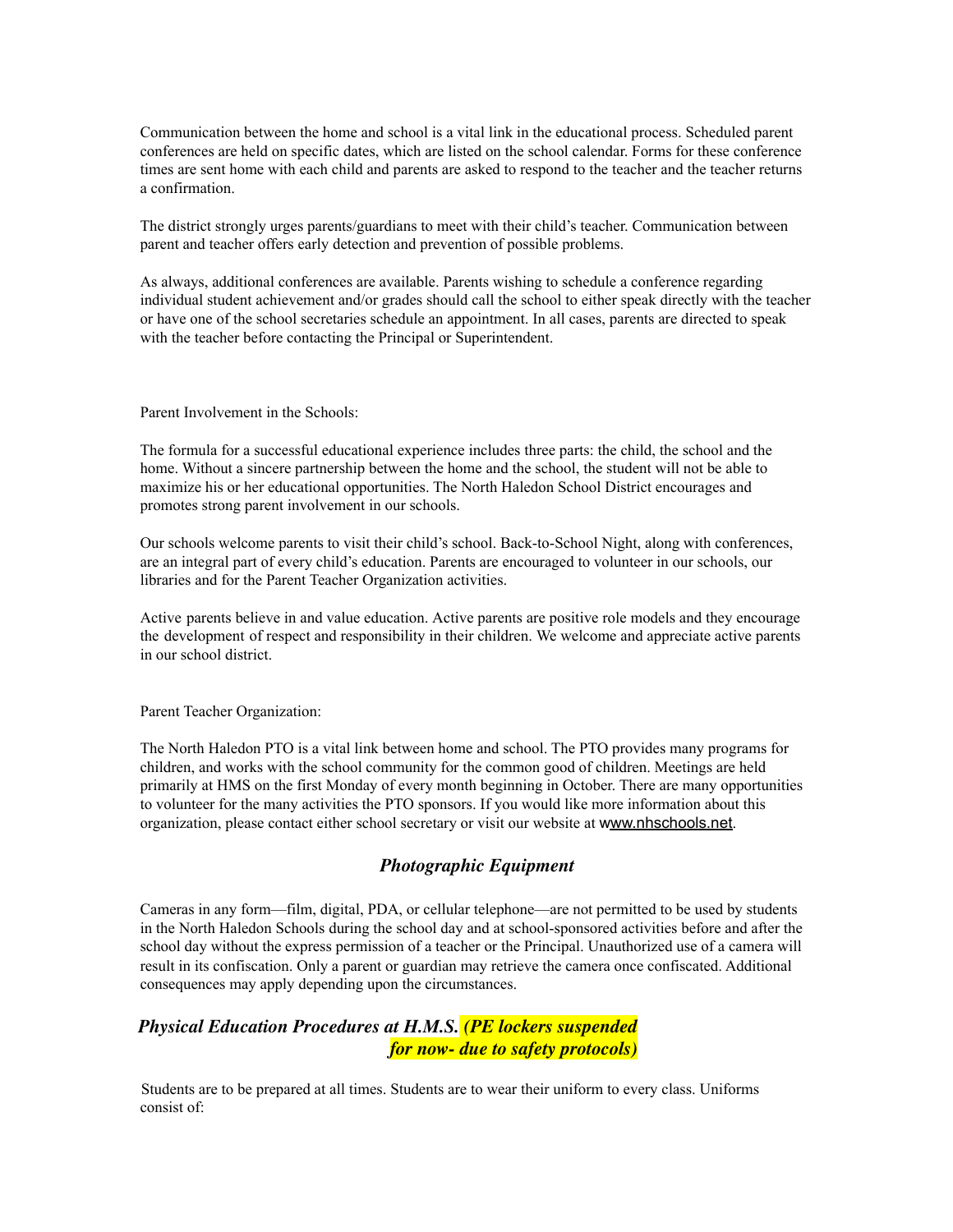- Shorts or Sweatpants and a T-Shirt
- Socks
- Sneakers (tied)

Sweatshirts may be worn, at the discretion of the gym teacher, during cooler weather. This is in addition to the standard uniform, not in place of required clothing. Student's name must be printed on shirts and shorts. Students are to report to class on time.

Students will be given 5 minutes to change before class begins. The same amount of time will be given to change back into school clothing at the end of the period. Students are to remain in the locker room until dismissal.

Students are to conduct themselves as young adults in the locker room. This means that there is to be no shouting, pushing, throwing objects or any other unacceptable behavior.

Students are to exhibit proper behavior during class. Be courteous, quiet and avoid physical contact.

Students are not permitted to:

- run in the halls
- wear rings, watches or bracelets during class
- chew gum
- get equipment without permission
- use equipment before or after class
- stand on benches or fool around in the locker room

#### GYM EXCUSES:

Students may be excused from gym for the class with a parent's note, but not for more than three consecutive classes. All other excuses must have a doctor's note.

# *Prohibition of Harassment, Intimidation and Bullying on School Property, at School-Sponsored Functions and on School Buses*

# **Mrs. Melissa Tait***, District Anti-Bullying Coordinator* **Mrs. Veronica Conover***, Anti-Bullying Specialist* **Ms. Kimberly Minarovich***, Anti-Bullying Specialist*

Refer to HIB policy located on the district website at www.nhschools.net. Policy #5512

## *Promotion and Retention of Students*

Refer to promotion and retention policy located on the district website at www.nhschools.net. Policy #5410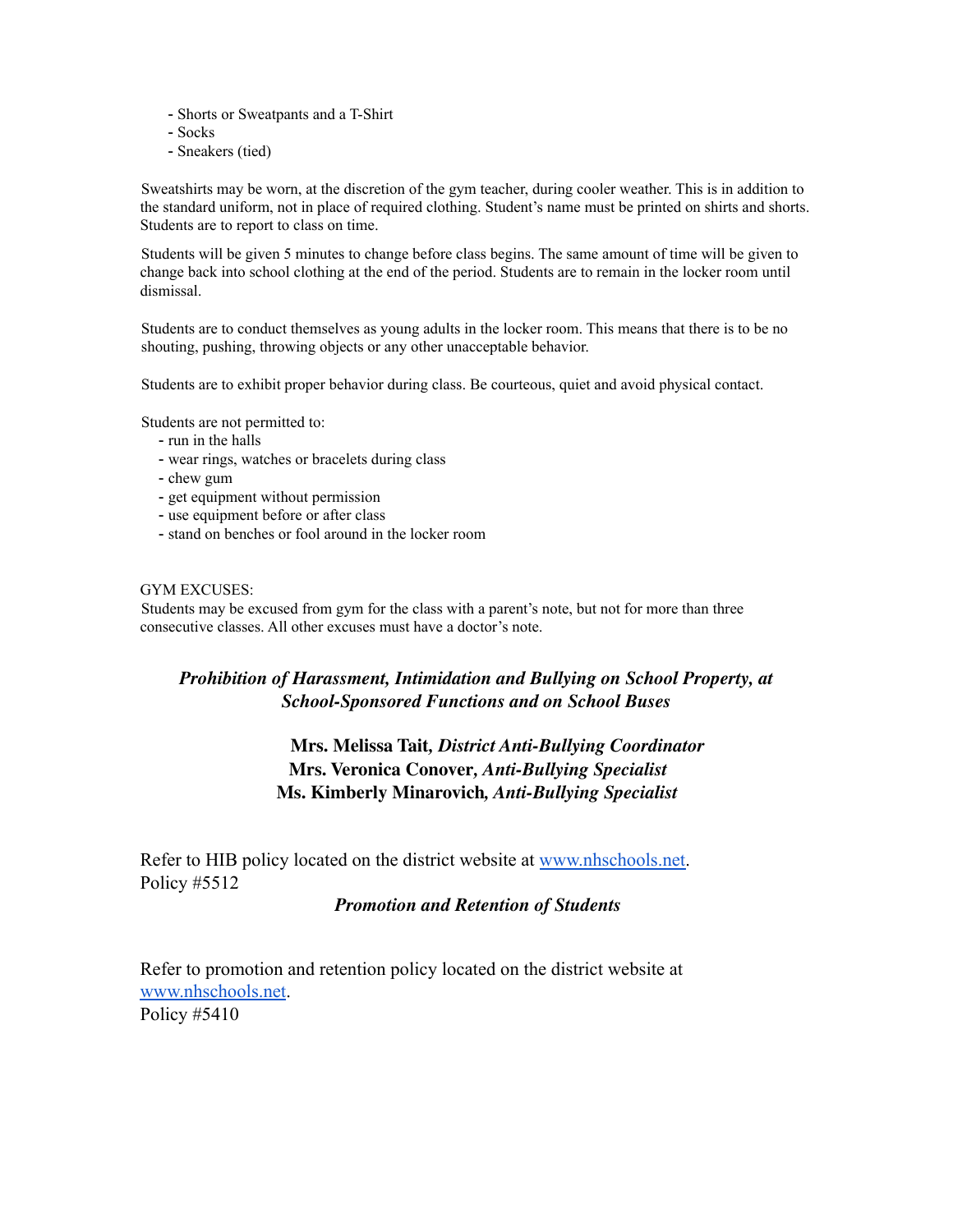# *Pupil Right of Privacy*

Refer to pupil rights policy located on the district website at www.nhschools.net. Policy #5700

# *Registration for School*

The North Haledon School District provides a free, public education for eligible students in kindergarten through grade eight. In addition, students with educational handicaps are eligible to attend school when they reach their third birthday. As per Board of Education policy, to be eligible to enroll in kindergarten, a child must reach his or her fifth birthday on or before October 1st of the school year. Parents/Guardians will be required to present the appropriate forms of documentation, which will demonstrate a student's eligibility for enrollment in the district. The registration process can be completed with the school secretary in each building.

# *Use of Electronic Communication and Recording Devices*

Refer to policy located on the district website at www.nhschools.net. Policy #5516

## NORTH HALEDON SCHOOL DISTRICT WILL UTILIZE THE REALTIME PARENT PORTAL TO DISTRIBUTE DISTRICT-WIDE REPORT CARDS AND PROGRESS REPORTS

# *Report Cards for Memorial School*

Report Cards will be issued four times during the school year.

Kindergarten receives a report card two times during the school year.

In addition to receiving a grade in each subject, factors affecting the teacher's evaluation for the student's work might also be noted. Parents should discuss the report card, in detail with their child, each marking period.

# *Report Cards for High Mountain School*

Report Cards are issued four times during the year. All subjects receive a letter grade including Art and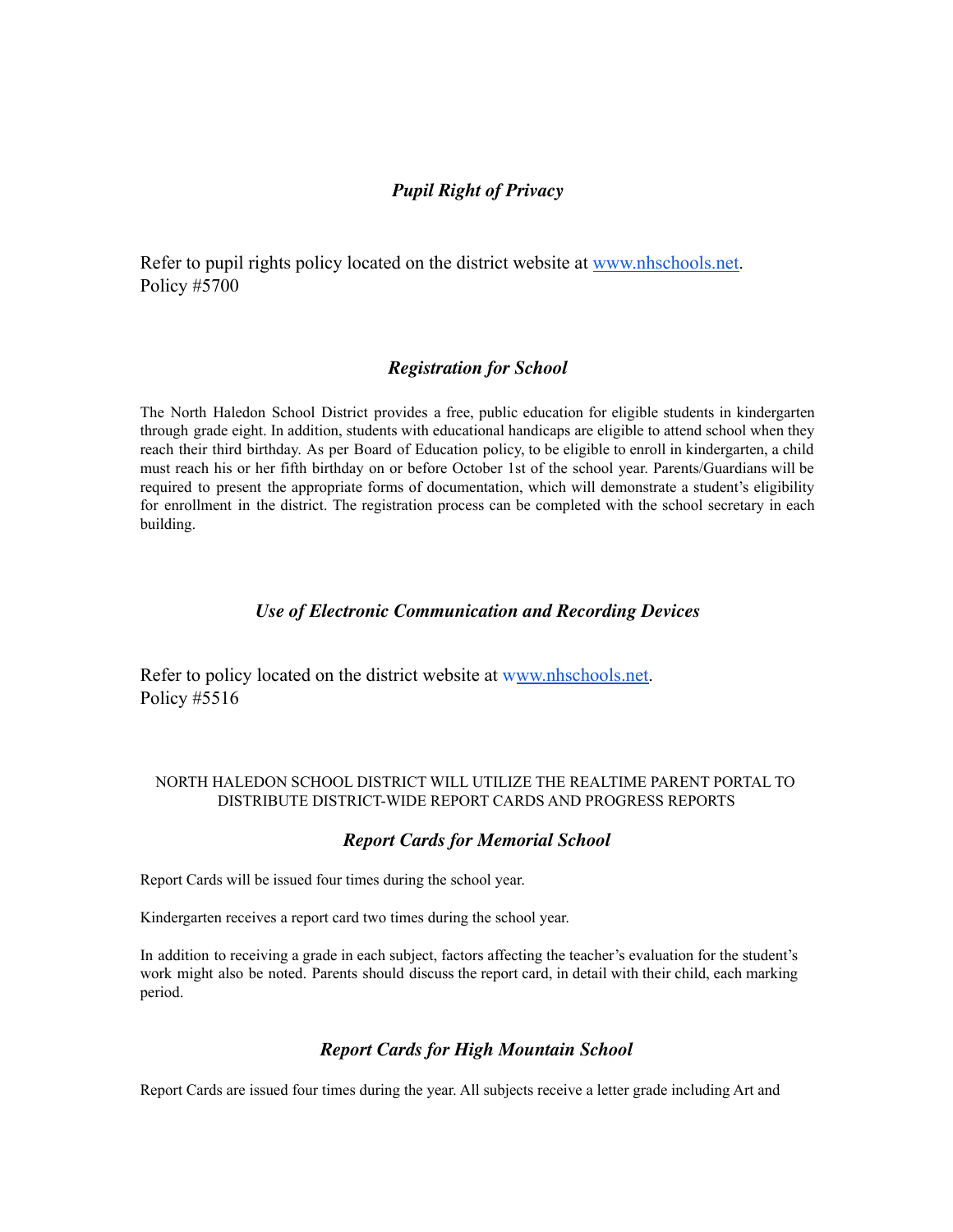Music. In addition to receiving a grade in each subject, factors affecting the teacher's evaluation for the student's work might also be noted. Parent should discuss the report card, in detail with their child, each marking period. The following grading system is in effect:

#### Numerical Scale:

 $A+= 98-100$   $C+= 78-79$  $A = 92-97$   $C = 72-77$  $A = 90-91$   $C = 70-71$  $B+= 88-89$   $D+= 68-69$  $B = 82-87$   $D = 62-67$  $B = 80-81$  D $= 60-61$  $F = 59-0$ 

#### *Principal's High Honor Roll*

A student having all A's (90% and higher), on their report card during a given marking period will be placed on the Principal's High Honor Roll. However, if a student receives a number in the areas needing improvement related to school conduct, then that student will NOT be eligible for inclusion on the High Honor Roll.

#### *Principal's Honor Roll*

A student having all A's, B's (80% and higher), on their report card during a given marking period will be placed on the Principal's Honor Roll. However, if a student receives an a number in the areas needing improvement related to school conduct, then that student will NOT be eligible for inclusion on the Principal's Honor Roll.

## *Safety Procedures for Staff at Memorial School and High Mountain School Beyond the Close of the School Day*

In light for the need for increased vigilance due to the many terroristic acts that have occurred throughout the nation involving schools, the North Haledon Board of Education has implemented the following additional safety procedures to further enhance the degree of protection being provided to school district personnel after the close of the school day:

- A person, or persons, wishing to confer with a teacher shall arrange, in advance, to meet with that teacher at a mutually convenient time and location during the regular school day by making such a request through the school secretary or directly to the teacher in writing.
- A person, or persons, wishing to confer with the building principal shall express their desire to do so, in advance, to the building principal's office secretary. The building principal shall arrange, either directly or through his/her secretary, to meet with that person, or persons, at a mutually convenient time and location.
- To keep program interruptions to a minimum between the hours of 3:15p.m. and 3:45p.m., parents are required to wait in the vestibule, while their children proceed to, and return from, a classroom to retrieve any items they forgot to bring home.
- The school doors remain locked. Individuals wishing to enter the building will be permitted through the main office with a previously scheduled appointment.
- Persons, either adults or children, shall not be permitted to enter the school building after 3:45p.m.
- A specific school building entrance/exit shall be provided for persons who attend the after school programs. Such persons shall not be permitted to roam areas of the school building, which have not been designated to accommodate the after school programs.
- A visitor, with a previously scheduled appointment, shall be required to wear a "visitor identification badge" during their entire stay in the facility.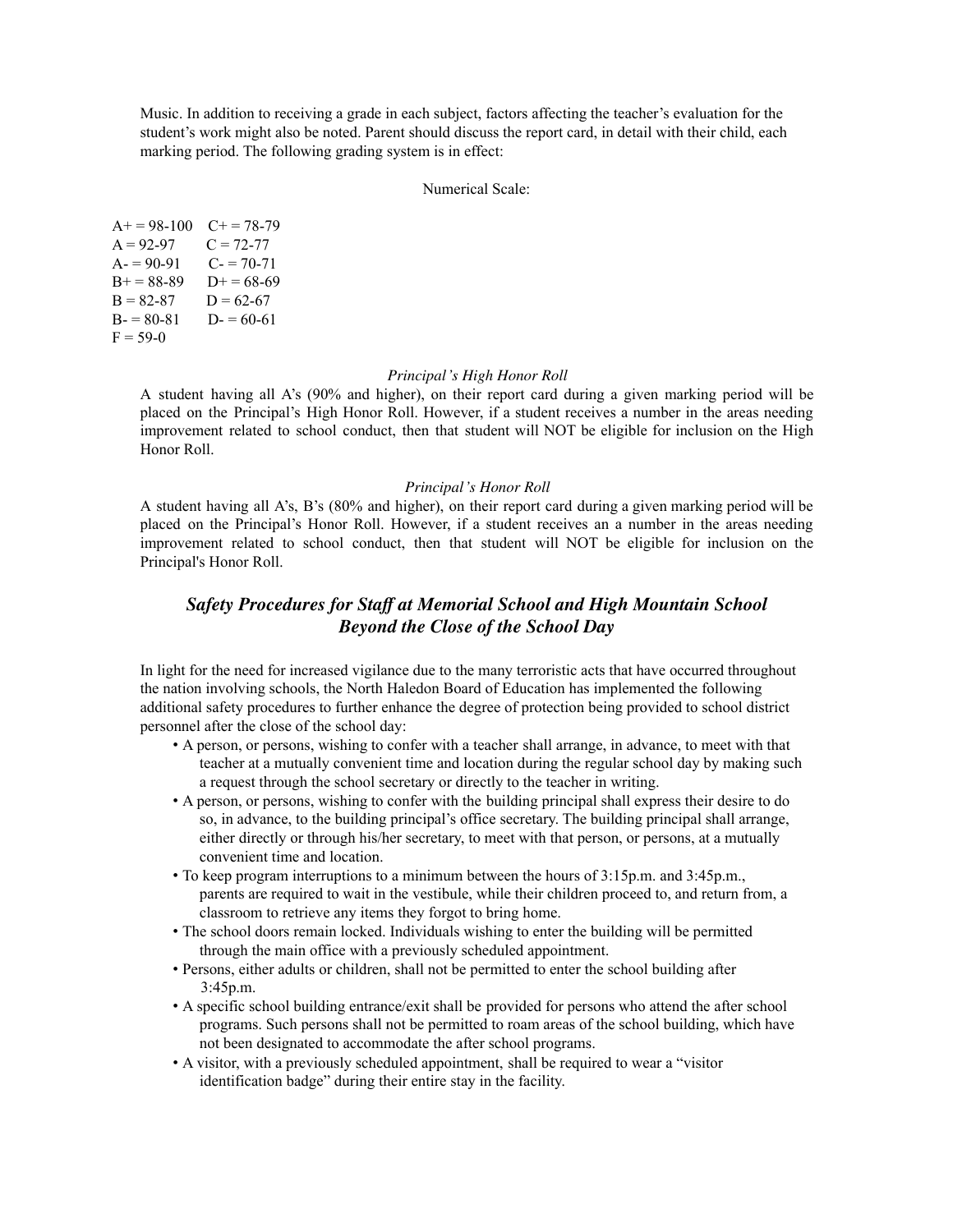## *School Health Procedures*

All cases of accident or emergency involving injury to students in school, on the school grounds, in activities (field trips included) or, on the way to and from school; are to receive First Aid.

No medications are to be given internally at any time by any of the school personnel to any student. All medication is to be given by the school nurse only when written preauthorization has been provided by the child's physician and parent.

Minor accidents are to be cared for by the principal or teacher in the absence of the school nurse; the nurse is to be called if available.

Standard health procedures are to be followed in all such cases. In serious accidents or emergencies, notify the school nurse and the principal immediately. The following procedures are to be followed:

- 1. Notify the parent.
- 2. In the absence of the parent, consult the family physician.
- 3. If the family physician is unavailable, consult the school physician.

4. If no physician is available, take the student to the emergency room of St. Joseph's, Wayne. 5. Arrange transportation (ambulance or car).

- 6. The Board of Education office is to be notified by the principal immediately of all serious accidents.
- 7. Fill out accident report with all pertinent data and send to the principal's office with a copy for the nurse if she is not present at the time.
- 8. Students with a temperature of 100˚ or higher, cannot return to school until they are fever free for 24 hours.
- 9. Suspected Contagious Disease: If a student presents with excessive coughing or mucus discharge, parents will be notified in order to pick up their child from school.

No student is to be excused to go home unless a parent or responsible person is at home. If necessary, contact a parent or guardian at work or call someone delineated on the child's contact list.

No student is permitted to walk home if ill.

If the school nurse is otherwise engaged and is unable to call for the student, the principal is to assume the responsibility for sending the student home, with permission of the parent.

## *School Office Hours*

Office hours for Memorial and High Mountain Schools are 8:00 a.m. – 3:45 p.m. Please feel free to contact the appropriate school secretary with any questions you may have.

High Mountain: 973-427-1220 Memorial: 973-427-8993

## *Standard Operating Procedure for Law Enforcement Officers in Passaic County*

Under the Standard Operating Procedure, the law enforcement agency which files a juvenile delinquency complaint **shall** promptly and confidentially provide a copy of the complaint to the appropriate school principal(s) with a cover letter and in an envelope marked: "Confidential to the Principal".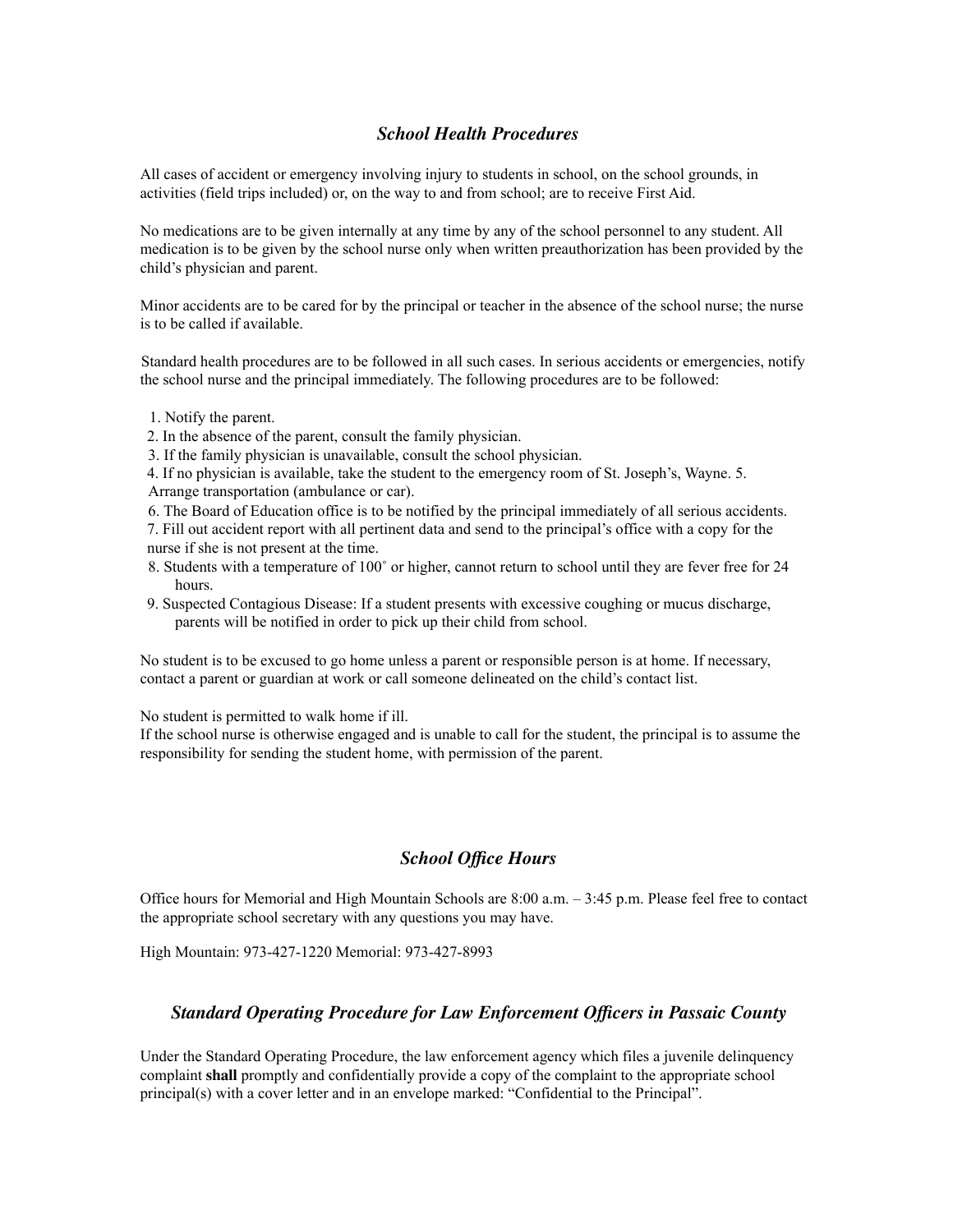## *School Rules*

While every rule and regulation cannot be thought of, students are to remember the basic principles of why there are rules and if you are not sure if you are breaking the rule, ask yourself these questions:

-Have I infringed on the rights of someone else?

-Will what I am doing hurt someone emotionally or physically? (This includes damaging property). -What would happen if everyone did what I am doing? If everyone did what I'm doing, would it disrupt the learning environment of the school? Remember—we are a learning community, we cannot expect to do something that will disrupt others.

#### BASIC PREMISE OF ALL RULES AND REGULATIONS IS MUTUAL RESPECT

#### *BASIC SCHOOL RULES FOR H.M.S.*

#### A.M.

· Students should not come into the building before 8:25. During inclement weather, students may report to the All-Purpose Room at  $8:20$ . This means there is never a reason for anyone to arrive at H.M.S. prior to 8:20.

#### P.M.

· All students are to remain in their class until 2:49. That is dismissal time. At that point, students may report to their lockers before leaving the building.

· Students must obtain permission from a teacher and sign out to use the bathroom facilities. · No running, shouting, or treating your fellow student with disregard in the halls. · Never intentionally damage the building.

· Assume responsibility for keeping the building clean by wiping your feet and picking up after yourself and fellow students if you should notice something on the floor.

· Do not walk in the halls during classes.

Students may be required to stay after school until 3:04 P.M., at the request of a teacher, without prior parent notification. Please schedule personal appointments accordingly.

LOCKS: In September, each student receives two locks, one for their hall locker and one for their gym locker. It is the responsibility of each student to ensure that his/her lock is securely fastened before leaving the locker. If a lock is lost, the student will have to pay \$5.00 for a replacement.

## *Social Events and Class Trips*

The North Haledon Board of Education recognizes the value of pupil social events and class trips enhancing and enriching the school experience of the children of this community.

The Board will make school facilities available and provide appropriate staff for the conduct of social events within the school facilities that have been approved by the Building Principal. Approval of the Superintendent is required for social events, which take place outside school facilities.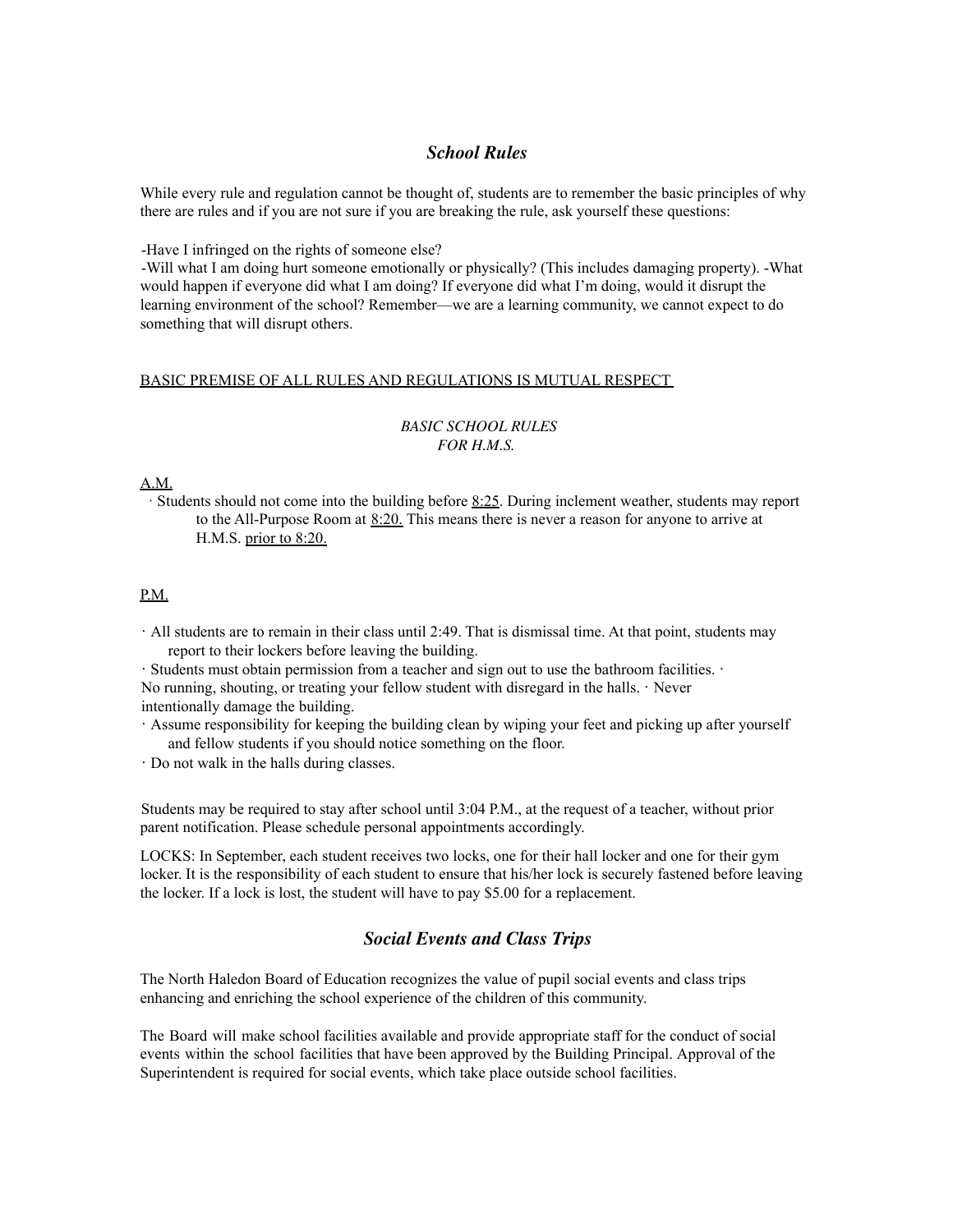As voluntary participants in school social events and class trips, pupils shall be held responsible for compliance with rules set forth for their conduct, and infractions of those rules will be subject to the same disciplinary measures as are applied during the regular school program.

Participation in school events is not a right and may be denied to any student who has demonstrated disregard for the rules of the school. For the purpose of this policy, "the rules of the school" will constitute academics and behavior. With regard to academics, any student who is failing more than two (2) subjects at the time of the social event(s) or trip(s), shall be denied participation in the event(s) or trip(s). With regard to behavior, any student who has been suspended more than once, or has been asked to leave school for reasons of disrespect, shall be denied participation in the event(s) or trip(s). Such notification will be given to the parent/guardian in writing in advance of the event/trip.

If participation has been denied, students are expected to attend school on the day(s) of the trip. Schoolwork will be available for the student.

## *Student Dress and Grooming*

Refer to dress and grooming policy located on the district website at www.nhschools.net. Policy #5511

## *Student Council for H.M.S.*

The purpose of the High Mountain School Student Council shall be:

- 1. To represent the students of each homeroom at the Council meetings.
- 2. To discuss and make recommendations for rules of student behavior in school.
- 3. With the consent of the principal, to enforce school regulations, adopted by the Council.
- 4. To set up and run extra-curricular activities.
- 5. To perpetuate school pride and spirit.

#### MEMBERS:

- 1. Each grade level shall have representatives on the Council. The total number of representatives per grade level shall be two times the number of homerooms.
- 2. The Council representatives are chosen in September of each school year.
- 3. If a representative misses two Student Council meetings without prior notification to the Council and Advisors, the member will receive a warning. Upon a members' third absence, after the warning has been given, dismissal will occur.
- 4. A five-minute grace period shall be established at the commencement of each meeting. Each member is entitled to three late arrivals in the guidelines of the grace period. Any member reporting to the meeting after the grace period shall be charged with an unexcused absence. In the event of more than three lates, a warning will be given with follow-up of dismissal.
- 5. Any conduct unbecoming of a representative, which is detrimental to the reputation of the Student Council, may result in the dismissal of the representative, subject to a majority vote of the Council representatives.
- 6. Any representative who receives lower than a 70% or C-, and or a "12" or an "13" in the areas related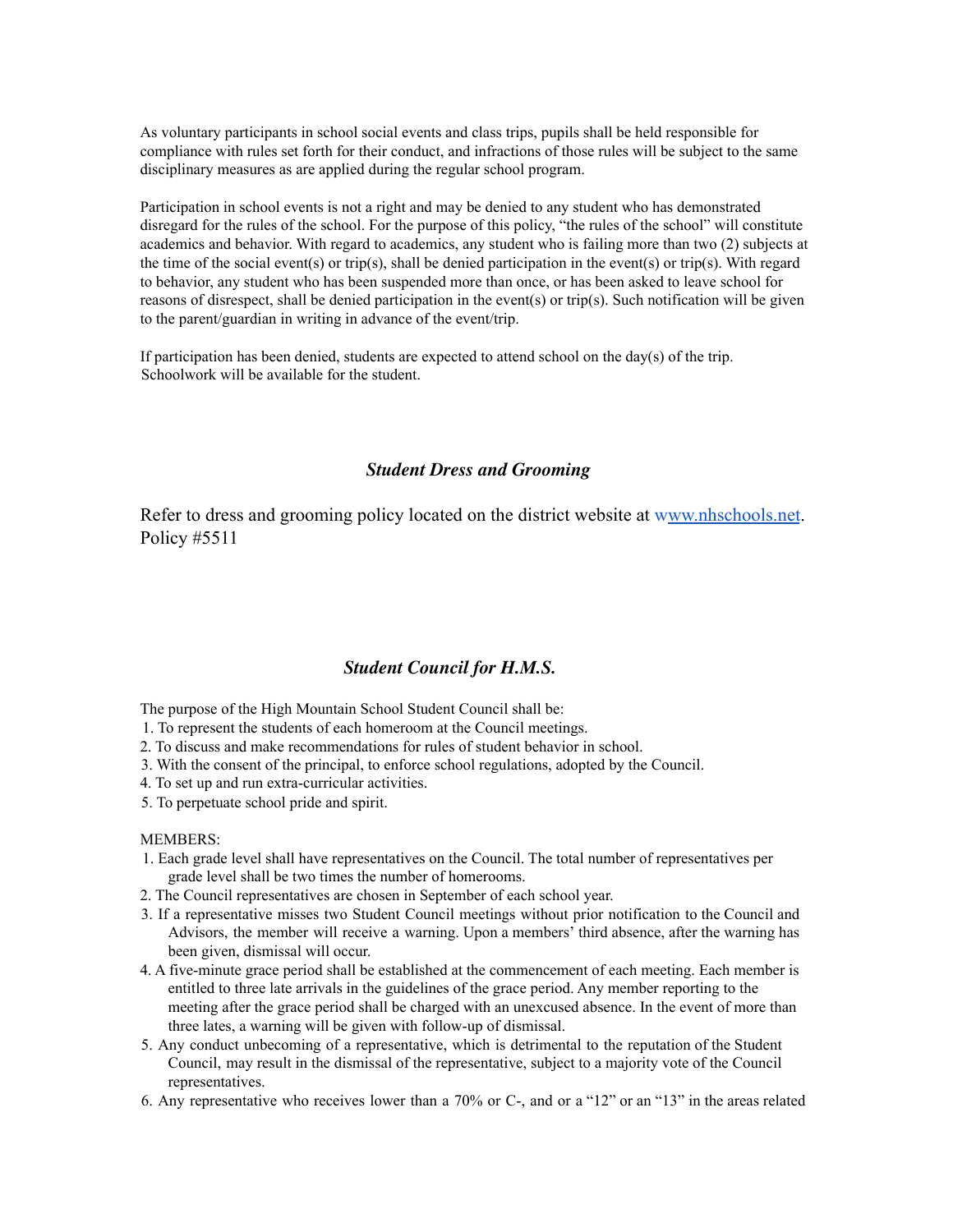to school conduct, on their report card, will be placed on probation until progress reports are given out for the next marking period.

7. All members must attend the Student Council Dances. If a member cannot attend a dance, they must notify the Advisors prior to the dance in writing, with explanation and signature by parent. 8. All members must be able to work at the Snack Bar on a rotating basis, with a minimum of twice per month.

#### COUNCIL OFFICERS:

The officers of the Student Council shall be President, Vice-President, Recording Secretary, Corresponding Secretary, Treasurer, and Sergeant at Arms.

1. The offices of president and vice president should be filled by seventh and/or eighth graders. In the event no seventh or eighth grade student runs for office, the election would be open to sixth graders. 2. The officers shall be nominated by the members of the Student Council, and elected by the student body. 3. Vacancies among the officers shall be filled by election from among the Council. 4. Any officer who does not fulfill his/her obligation to the Student Council shall be subject to his/her removal from the position he/she holds by a majority vote of the Council's representatives. 5. Fifth graders will not run for office.

#### MEETINGS:

1. Regular meeting days will be set by the Council at its first meeting.

2. Special meetings may be called by the President with consent of the advisors. 3.

The Student Council will conduct its meetings under the Roberts Rules of Order.

#### VOTING:

1. All officers and members of the Council shall have a vote.

2. A majority vote will constitute passage of a motion unless otherwise stipulated.

3. There will be no voting by proxy.

4. A quorum shall consist of a majority of the members of the Council.

5. The presiding officer shall exercise his/her vote only in case of a tie. COMMITTEES:

The President will appoint and designate committees he/she feels are necessary or are in the best interest of the Council.

AMENDMENTS OF BY-LAWS (Student Council)

1. Amendments to the by-laws may be proposed by any member of the Council at a regular meeting of the general fellowship only, which proposals shall therefore be automatically referred by the President to the by-laws committee for study and report findings to the general membership.

2. Any proposals for amendment must be read at two consecutive general membership meetings. 3. A two-thirds vote of the quorum present at said meetings shall be necessary to enact said proposed amendments.

## *Suspension - Board Policy*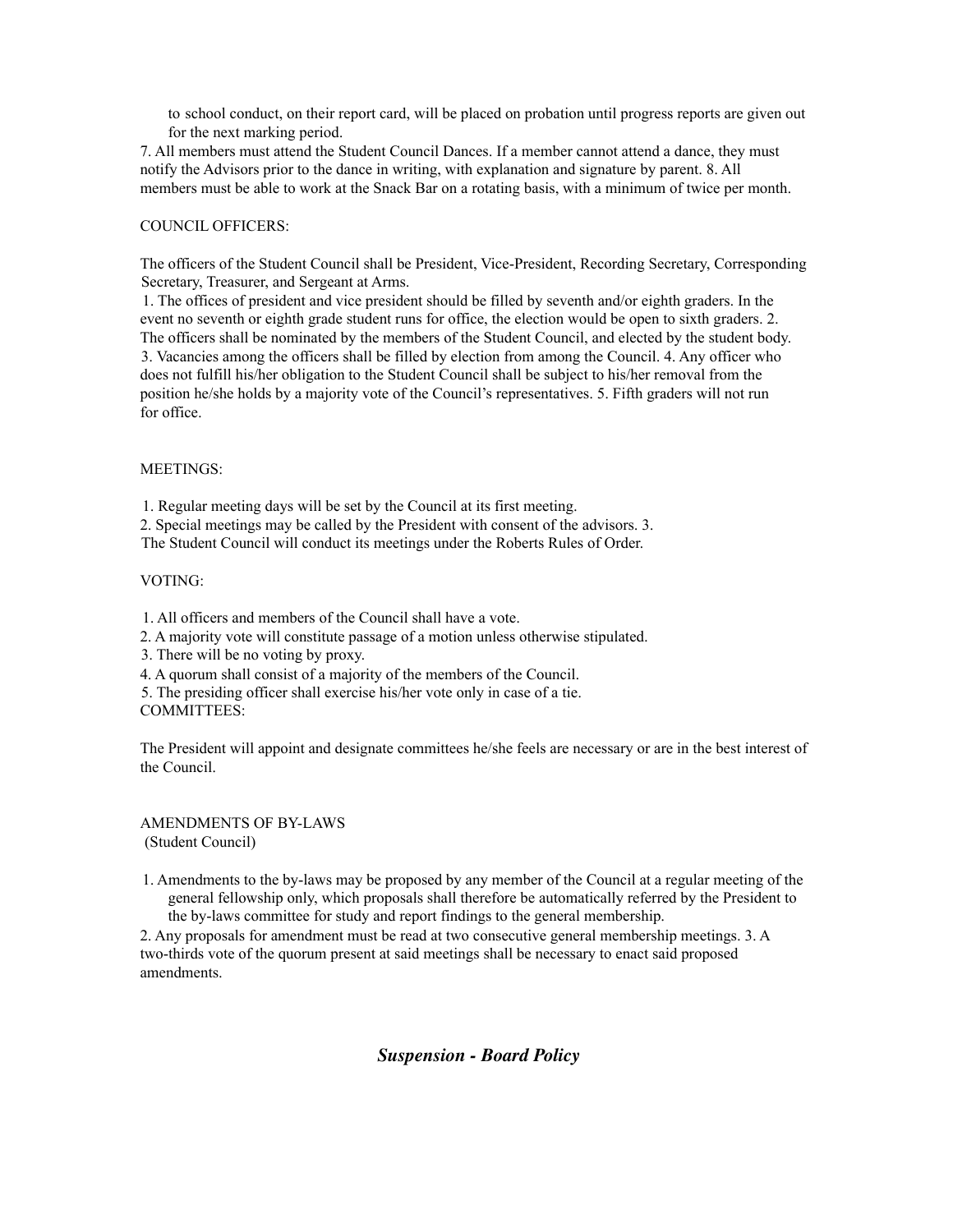Refer to suspension policy located on the district website at www.nhschools.net. Policy #5610

# *The School Agenda Memorial School*

In order to further assist our second through fourth grade students in developing strong study and organizational skills, we have incorporated the school agenda into our program. The booklet is designed to aid students, teachers and parents in the educational process by identifying expectancies, responsibilities and obligations that reside with all of us in the educational community.

At the start of the school year, students in grades two through four will receive a copy of the school agenda. Each student will be expected to maintain the booklet throughout the academic year and will be responsible for purchasing a replacement book in the event it is lost. The agendas will be used daily by students and teachers to record homework assignments as well as short and long term projects.

Teachers will routinely assign homework and other products throughout the year. They will periodically check students' agendas and assist them with organizational and time management skills when necessary. Students will also be encouraged to maintain neat and accurate records each marking period in order to monitor their individual progress throughout the school year.

Parents/guardians will also be asked to periodically review the school agenda with their child. In this manner they too may monitor student progress during the academic year. Additionally, they are encouraged to contact their child's teacher for additional assistance and support whenever necessary.

We are happy to offer the school agenda to students at Memorial School. We are confident it will assist them as they develop important life skills, which will serve them throughout their high school and adult years.

# *High Mountain School*

Aligned with the implementation of the Chromebook one to one initiative and the feedback solicited from the community regarding homework being found in one location, students in High Mountain School will have access to a Google Classroom dedicated to the grade level's homework assignments. Parents can obtain access to this as well in an effort to work collaboratively with their child on assignments.

Homework for all courses, including special area subjects will be displayed here. In September, all students will be provided with login information to access this site. Homework will continue to be posted in the classrooms and on each teacher's OnCourse webpage. You are encouraged to maintain open lines of communication with your child's teacher for support and assistance when needed.

# *Use of Medications*

The school nurse may assist any student who is required to take medication prescribed by a physician during the regular school day if the school has received:

1. A written statement from the prescribing physician detailing the purpose of the medication, types of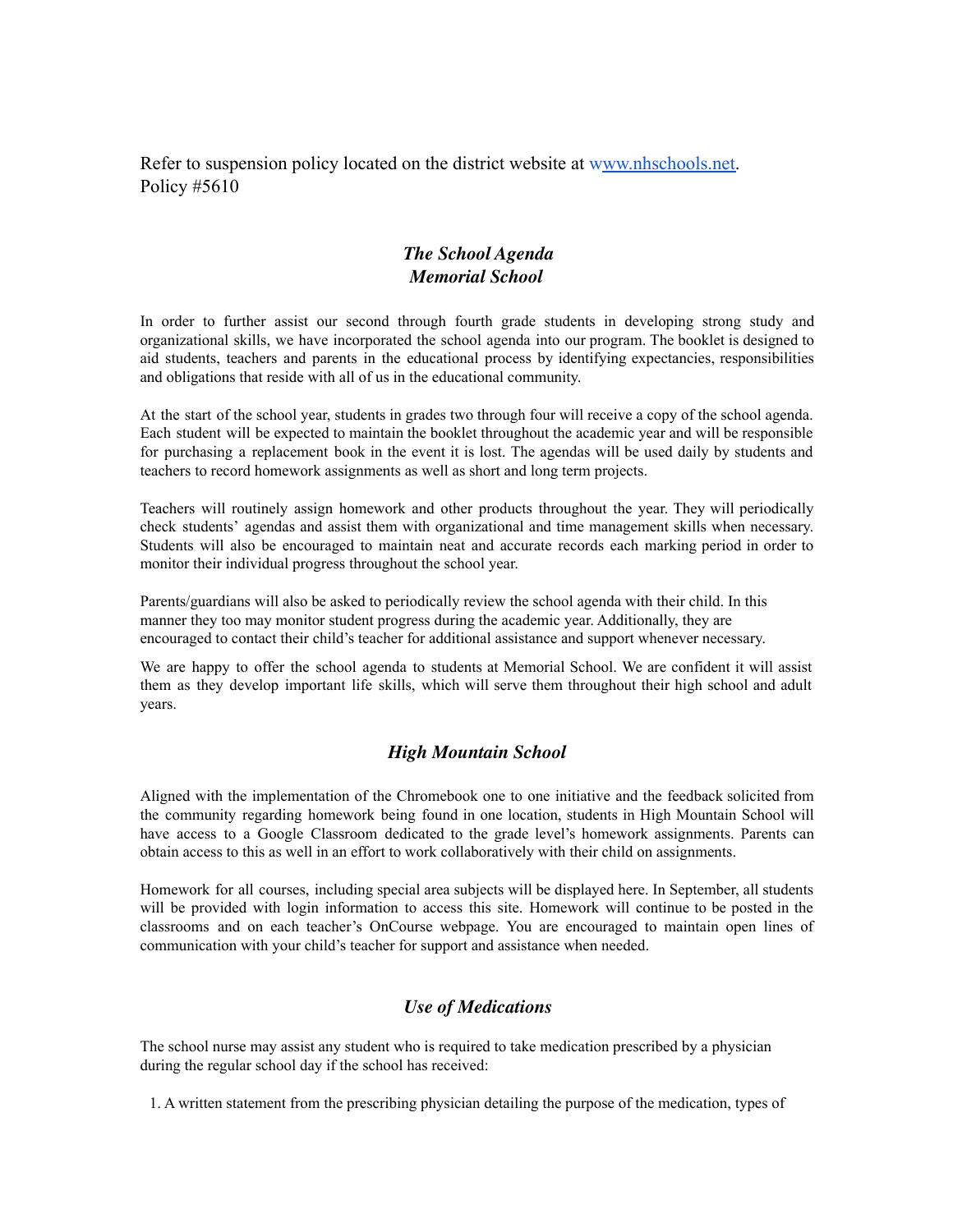drug, method of administration, dosage and time schedule.

2. A written statement from the parent or guardian of the pupil giving permission for the child to receive medication prescribed by the physician.

## Mental Health Information and School Counselor

The mission of the North Haledon School Counseling Program is to provide a comprehensive school counseling developmental program to promote lifelong learning and enhance student success. School counselors are advocates for students, allies with teachers, and liaisons with parents; the purpose of the school counseling program is to provide all students with the skills that optimize their academic, career, and personal/social development needed to become responsible citizens in a global society. In doing so, the North Haledon School Counseling Program recognizes the uniqueness and personal worth of each student, strives to provide equity of access to a supportive safe learning environment for every student. We value the importance of programming that promotes education, prevention, and intervention with a focus on student success outcomes.

Our district takes pride in our students' mental health. Mental health awareness is important because it affects how we think, feel, and act as we cope with life. It also helps determine how we handle stress, relate to others, and make choices. Mental health is important at every stage of life, from childhood and adolescence through adulthood and aging. Our district strives to ensure that all students receive social and emotional lessons, activities, events, and/or individual/group school-based counseling sessions to support their wellbeing. Our district also works with various mental health agencies that provide our students and staff with additional mental health tools and strategies. Our students are provided with mental health and/or SEL assemblies, extracurricular clubs, and student-driven programs to advocate and support mental health, and to increase coping skills. These services benefit our students and staff greatly.

> The North Haledon School Counseling [Department](https://docs.google.com/document/d/1NMq8BwMhuDc9nWs1cmXmALDIw2LrlYNd2My7J--Fog0/edit?usp=sharing) Website: <https://jacobsonkschoolcounselor.weebly.com/>

## *Vacation Procedures*

Procedures to follow when class work/homework is requested if a child will be out of school for the purpose of family vacation:

If a child is going to be out for the purpose of family vacation, missed assignments will be given upon the child's return to school. The number of days allowed to make up the assignments will coincide with the number of days the child has been out of school and/or at the teacher's discretion. For example, if a child has missed 4 days of school, he/she has 4 days to make up missed assignments.